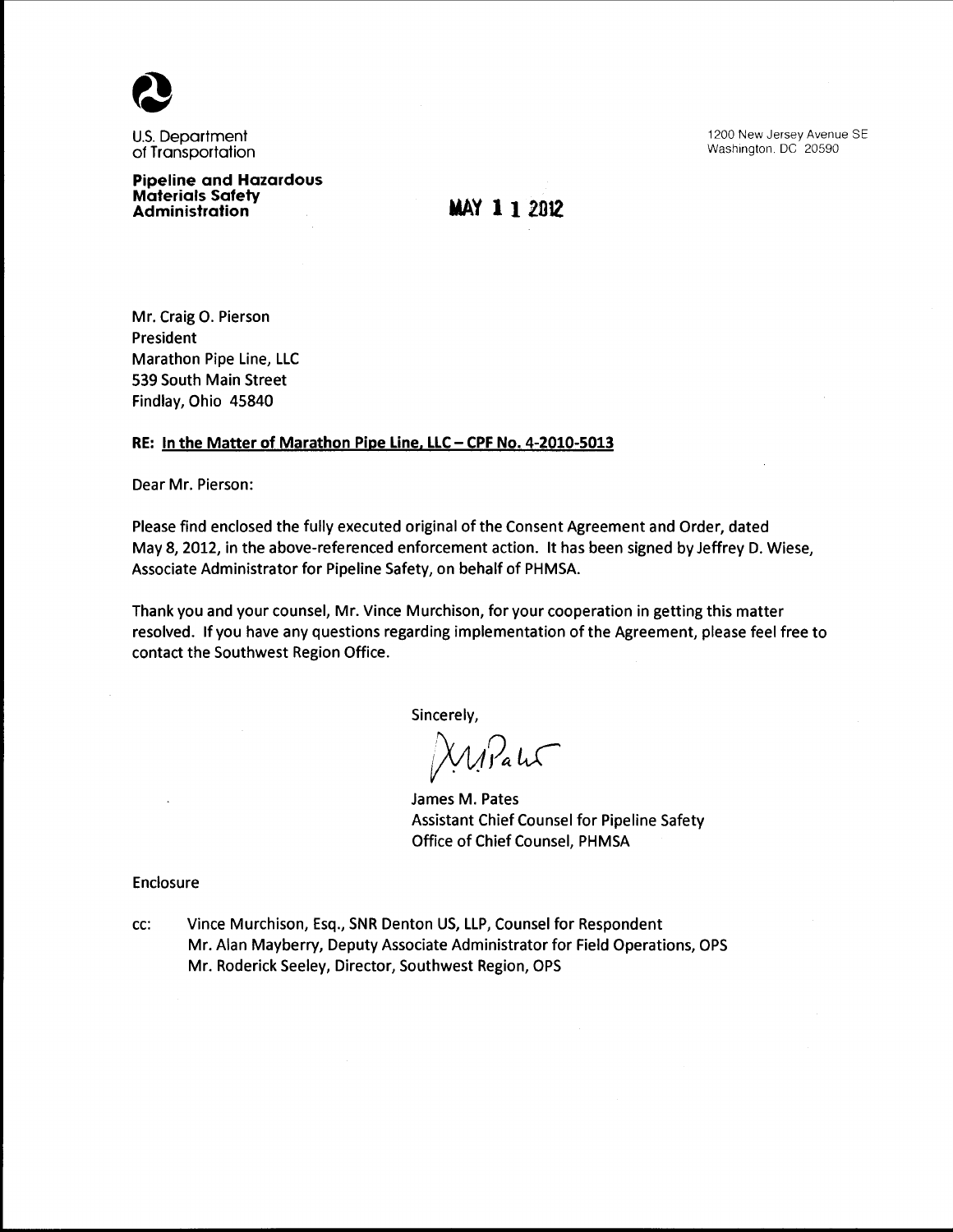# U.S. **DEPARTMENT OF TRANSPORTATION PIPELINE AND HAZARDOUS MATERIALS SAFETY ADMINISTRATION OFFICE OF PIPELINE SAFETY WASHINGTON, DC 20590**

) ) ) ) )

**In the Matter of** 

**Marathon Pipe Line LLC,** 

**Respondent.**  ) \_\_\_\_\_\_\_\_\_\_\_\_\_\_\_\_\_\_\_\_\_\_\_\_\_\_\_\_\_ )

**CPF** No. **4-2010-5013** 

# **CONSENT AGREEMENT AND ORDER**

**WHEREAS,** from March to October 2009, pursuant to Chapter 601 of 49 United States Code, representatives of the Pipeline and Hazardous Materials Safety Administration (PHMSA), Office ofPipeline Safety (OPS), conducted an on-site investigation of the pipeline facilities of Marathon Pipe Line LLC (Marathon or Respondent), at its St. James Terminal near Garyville, Louisiana (St. James Terminal), in response to a March 10, 2009 accident at that facility. During the execution of a drain line tie-in project, a Marathon contractor ignited hazardous vapors in a crude oil sump at the St. James Terminal. The ensuing explosion resulted in one fatality and three injuries; and

**WHEREAS,** Respondent operates one of the largest petroleum pipeline networks in the United States, based on total volume delivered; $<sup>1</sup>$  and</sup>

**WHEREAS,** pursuant to the OPS inspection and subsequent accident investigation, the Director, Southwest Region, OPS (Director), issued to Respondent, by letter dated August 24, 2010, a Notice of Probable Violation and Proposed Civil Penalty, and Proposed Compliance Order (Notice), a copy of which is attached hereto as Appendix One. In accordance with 49 C.F.R. § 190.207, the Notice proposed: (1) finding that Respondent had committed various violations of 49 C.F .R. Parts 195 and 199; (2) assessing a total civil penalty of \$1,071,400 for the alleged violations; and (3) ordering Respondent to take certain measures to correct the alleged violations; and

**WHEREAS,** Marathon responded to the Notice by letter dated January 25, 2011, and proposed a settlement; and

**WHEREAS,** PHMSA and Marathon entered into settlement negotiations and have reached agreement on the terms and conditions set forth herein; and

<sup>1</sup> http://www.marathonpetroleum.com/Operations/Pipeline\_Transportation/ (last accessed 1/19/12).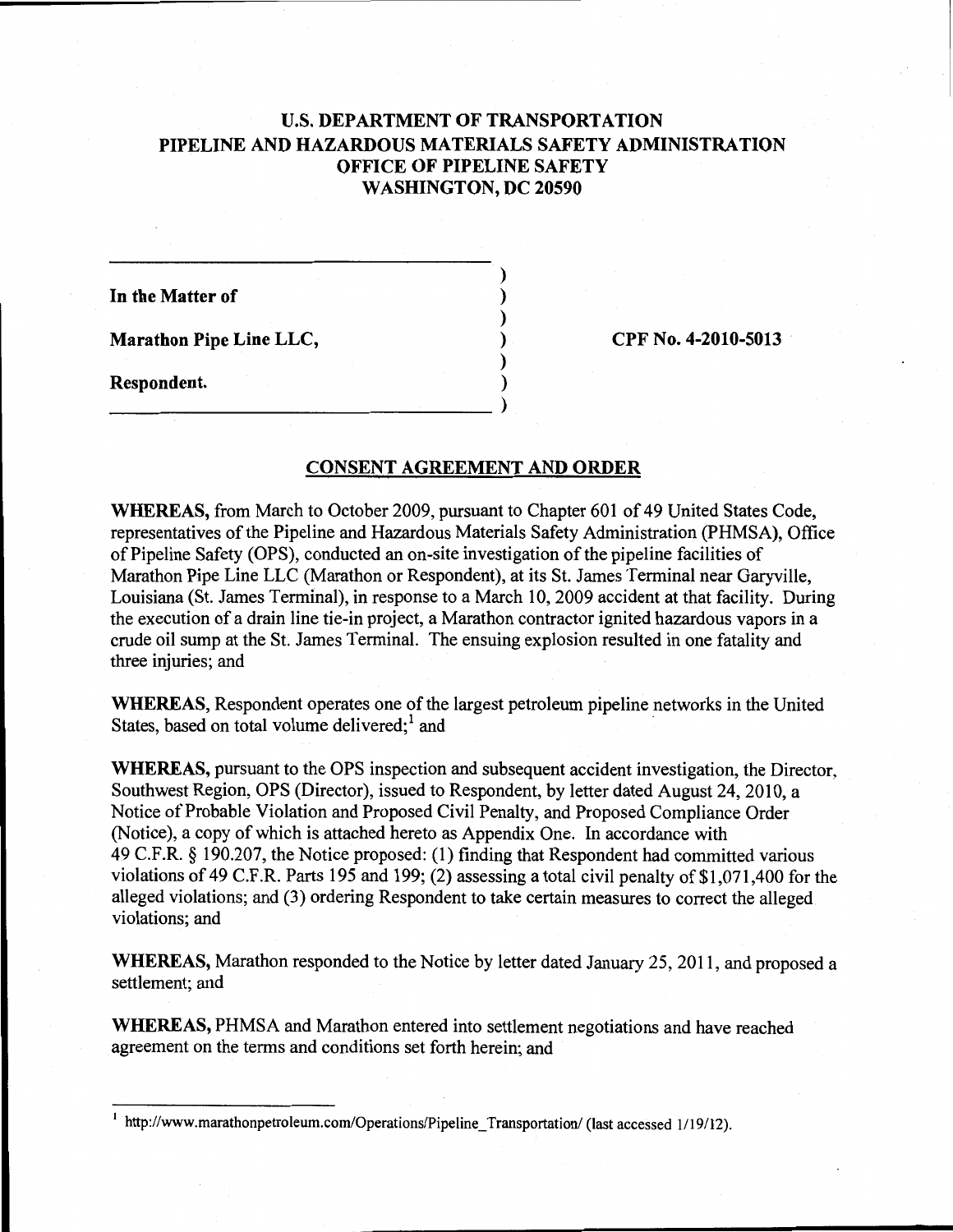**WHEREAS,** the agreement includes a Supplemental Safety and Environmental Project, as described in Appendix Two and attached hereto, that has been voluntarily agreed to by Marathon and includes safety measures not required by 49 U.S.C. § 60101, *et seq.,* or 49 C.F.R. Part 195; and

**WHEREAS,** the Parties agree that this Consent Agreement and Order (Agreement) will resolve the Notice, pursuant to 49 C.F.R. Part 190, without further administrative proceedings or litigation, that said Agreement is fair and reasonable, and that it will promote the public interest by improving the safety performance of Marathon's pipeline system and by advancing the safety goals of PHMSA;

**NOW, THEREFORE,** upon consent and agreement of the Parties, it is hereby Ordered and Adjudged, as follows:

# **I. General Provisions.**

1. Respondent acknowledges, as operator of the St. James Terminal, that Marathon and its pipeline system are subject to the jurisdiction of the Pipeline Safety Laws, 49 U.S.C. § 60101, *et seq.,* and the regulations and administrative orders issued thereunder. For purposes of this Agreement, Respondent further acknowledges that it received proper notice of PHMSA's actions in this proceeding and that the Notice states claims upon which relief may be granted pursuant to 49 U.S.C. § 60101, *et seq.,* and the regulations and administrative orders issued thereunder.

2. Without admitting or denying the allegations of the Notice, Respondent consents to the issuance of this Agreement, and hereby waives any further procedural requirements with respect to its issuance. Respondent waives all rights to contest the adequacy of the notice provided and the validity of this Agreement, including all rights to any administrative or judicial hearings or appeals; provided, however, that any dispute concerning the implementation of this Agreement shall be resolved in the manner hereinafter provided.

3. This Agreement shall apply to and be binding upon PHMSA and upon Respondent, its officers, directors, employees, successors-in-interest, assigns, or any other entities or persons otherwise bound by law. Respondent agrees to provide a copy of this Agreement and any incorporated work plans and schedules to all of Marathon's officers, employees, agents, and successors-in-interest whose duties might reasonably include compliance with the terms of this Agreement.

4. Respondent agrees that each allegation of violation cited in the Notice will be considered by PHMSA as a prior offense in any future enforcement action brought against Respondent. This Agreement, however, does not constitute a finding of violation of any Federal law or regulation and may not be used in any civil proceeding of any kind as evidence or proof of any fact, fault or liability, or as evidence of the violation of any law, rule, regulation or requirement, except in a proceeding to enforce the provisions of this Agreement.

5. In exchange, Marathon agrees to complete the corrective actions specified in Section II (Regulatory Compliance), Section IV (Supplemental Safety and Environmental Project), and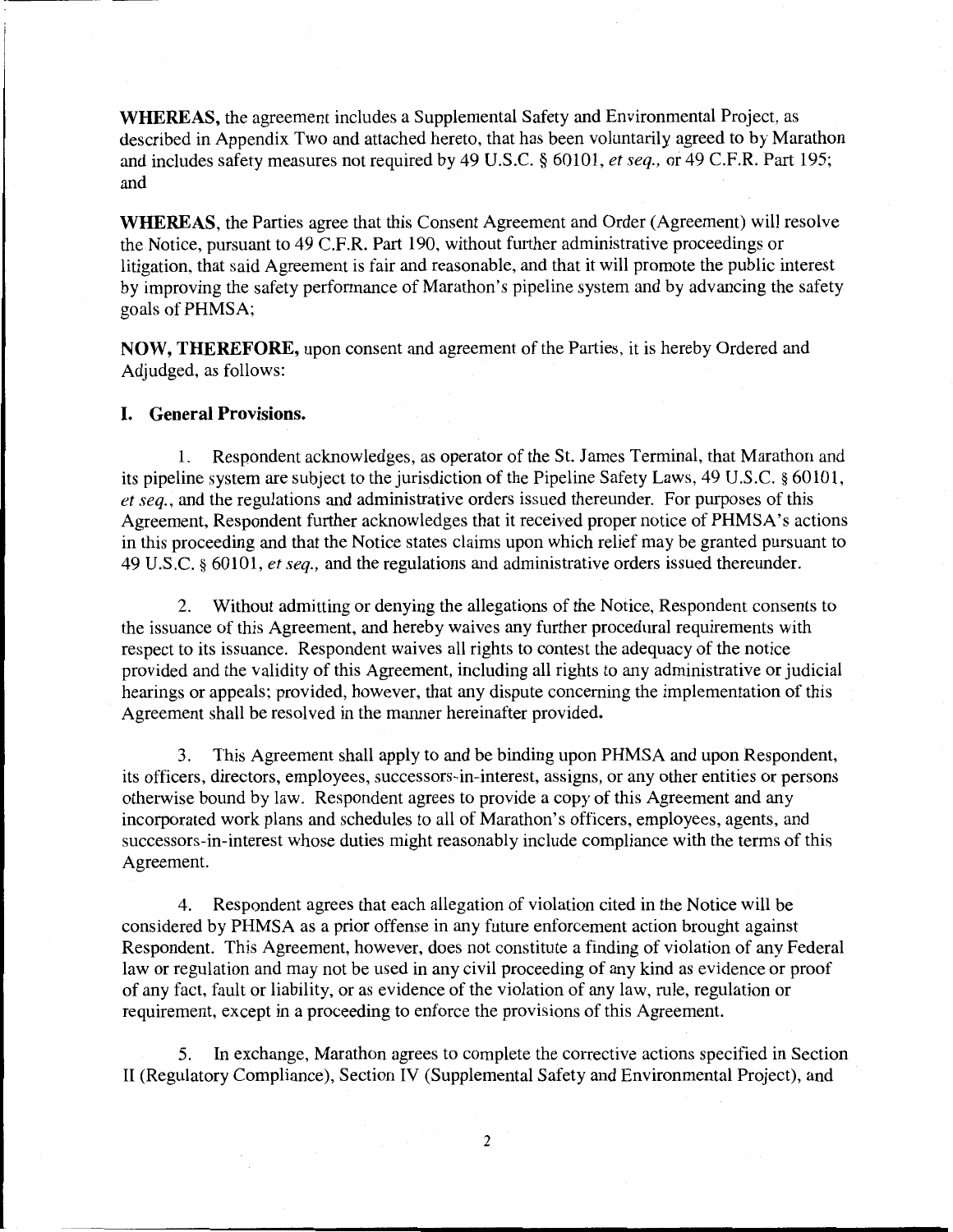Section V (Same; Documentation and Verification of Work and Expenses) of this Agreement and to pay the civil penalties specified in Section III (Civil Penalties).

## **II. Regulatory Compliance.**

6. Within 90 days following the Effective Date (as defined below), Respondent agrees to perform the corrective actions set forth in the Proposed Compliance Order included with the Notice, as follows:

- a. Regarding Item 1 of the Proposed Compliance Order, Respondent will submit all accident reports on DOT Form 7000-1 to PHMSA, for the accident that occurred at St. James Station on January 8, 2006, and the incident in the Martinsville, Illinois, area that occurred on November 13, 2007;
- b. Regarding Item 2 of the Proposed Compliance Order, Respondent will identify any deficiencies observed during its review of personnel performance in preparing and following Marathon's Standard MPLOPR007 procedure, "Commissioning, Decommissioning, and/or Recommissioning Pipeline Systems (CDR)," during the drain line tie-in project described above, integrate the findings of such review into its training program, and provide this training to its employees. Compliance with this Item is in addition to any work performed in connection with the Project described below;
- c. Regarding Item 4 of the Proposed Compliance Order, Respondent will incorporate the installation and operation of bentonite mud plugs as a vapor barrier to isolate hazardous vapors as a covered task(s) in its operator qualification  $(OQ)$ program. In addition, Marathon will also introduce appropriate OQ methodologies and training to ensure that individuals performing this covered task(s) have the necessary knowledge and skills to perform the task(s) in a manner that ensures the safe operation of Marathon's pipeline facilities;
- d. Regarding Item 5 of the Proposed Compliance Order, Respondent will submit the results of the corrective actions set forth in this Section to the Director, Office of Pipeline Safety, Pipeline and Hazardous Materials Safety Administration, 8701 South Gessner, Suite 1110, Houston, Texas 77074, no later than 90 days from completion; and
- e. Regarding Item 6 of the Proposed Compliance Order, Respondent will maintain documentation of the safety improvement costs associated with performing the corrective actions set forth in this Paragraph and submit the total to the Director. Costs shall be reported in three categories: (a) any testing, evaluations and information analysis; (b) revisions of procedures and additional system monitoring and inspections; and (c) physical changes to pipeline infrastructure, including repairs, replacements, and other modifications.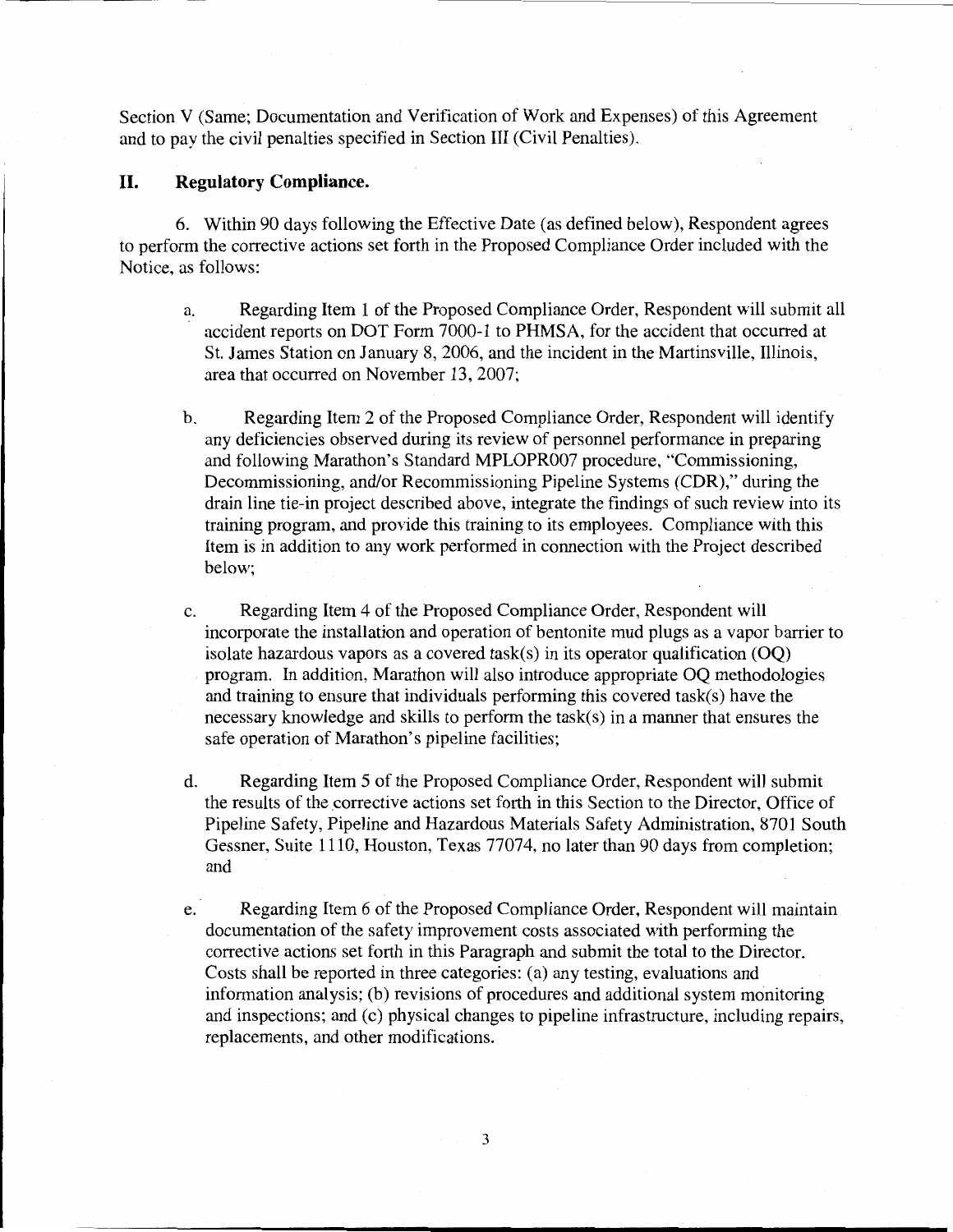7. The Director may grant an extension of time for Respondent to complete any of the work required by this Section II if Marathon submits a timely written request demonstrating good cause for an extension.

## III. Civil Penalties.

8. Respondent agrees to pay to the United States a total civil penalty in the amount of Eight Hundred Forty-two Thousand, Six Hundred Fifty Dollars (\$842,650.00), said amount being assessed by PHMSA for the following alleged violations set forth in the Notice:

- a. \$41,700, as proposed for Item 1 in the Notice, for alleged violation of 49 C.F.R. § 195.52(a);
- b. \$41,700, as proposed for Item 2 in the Notice, for alleged violation of 49 C.F.R. § 195.54(a);
- c. \$100,000, as proposed for Item 3 in the Notice, for alleged violations of 49 C.F.R. § 195.402(a);
- d. \$559,250 for Item 6 in the Notice, for alleged violation of 49 C.F.R. §§ 195.501(a)-(b) and 195.505(a); and
- e. \$100,000, as proposed for Item 9 in the Notice, for alleged violation of 49 C.F.R. § 199.105(b).

9. Payment of the \$842,650.00 must be made within 20 days of the Effective Date, as defined below. Federal regulations (49 C.F.R. § 89.21(b)(3)) require such payment to be made by wire transfer through the Federal Reserve Communications System (Fedwire), to the account of the "U.S. Treasury." Questions concerning wire transfers should be directed to: Financial Operations Division (AMZ-341), Federal Aviation Administration, Mike Monroney Aeronautical Center, P. 0. Box 269039, Oklahoma City, Oklahoma 73125. The telephone number of the Division is (405) 954-8893.

10. Failure to pay the penalty set forth above within 20 days of the Effective Date, as defined below, will result in the accrual of interest at the current annual rate in accordance with 31 U.S.C. § 3717,31 C.F.R. § 901.9 and 49 C.F.R. § 89.23. Pursuant to those same authorities, a late penalty charge of six percent (6%) per annum will be charged if payment is not made within 110 days of service of a Notice of Late Payment. Furthermore, failure to pay the civil penalty may result in referral of the matter to the Attorney General for appropriate action in a United States District Court.

11. Respondent agrees that no portion of the total amount of the payment specified in this Section III will be deductible by Respondent or any of its affiliates for tax purposes.

## IV. Supplemental Safety and Environmental Project.

12. Respondent agrees to undertake and complete the Supplemental Safety and Environmental Project more fully described below and in Appendix Two (SSEP or Project) in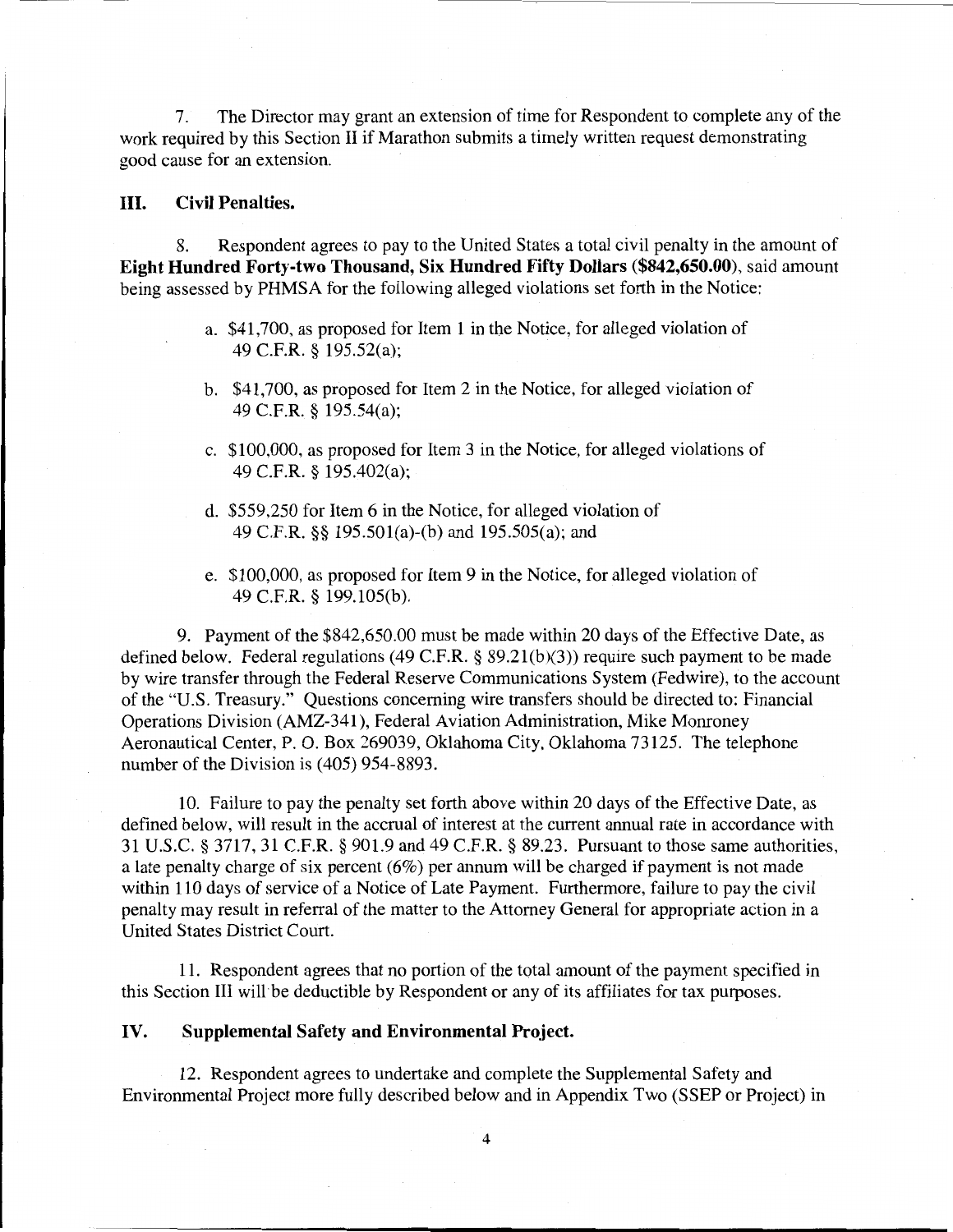mitigation of the proposed penalty for Item 6 of the Notice. The Project will commence not later than 30 days following the Effective Date (Start Date). The Parties agree that the Project is intended to improve the safety performance of the U.S. pipeline industry generally and to reduce the likelihood of future pipeline safety violations by Respondent. Specifically, the primary objective of the Project is to reduce the probability of releases and the risk of fire during operations and maintenance activities involving the isolation of energy in the form of hazardous vapors and liquids.

13. The Project will consist of the development and dissemination of an "Energy Isolation Guidance Document and Training Program." Respondent will complete the Project in accordance with the Project Scope of Work and Schedule, attached as Appendix Two hereto, within 42 months of the Effective Date and as outlined in three contractor proposals submitted by Marathon to PHMSA, as follows:

- a. *Proposal, Energy Isolation,* Baker Engineering and Risk Consultants, Inc., dated June 22, 2011;
- b. *Video Project Estimate,* SOS Video Communications, dated June 16, 2011; and
- c. *Proposal,* Technical Toolboxes, Inc., dated June 22, 2011.

These three proposals are hereby incorporated by reference into this Agreement. In the event of a conflict between this Agreement and any of the three proposal documents listed above, this Agreement shall control.

14. Respondent's total expenditure for the Project will be at least \$305,000 and must be expended in accordance with the provisions of this Section IV and Appendix Two. Marathon will receive no credit toward its obligation to spend at least \$305,000 by charging for the labor of its own employees, equipment, overhead, or other internal costs. If the cost of completing the work described in this Section IV and Appendix Two exceeds \$305,000, Respondent agrees to bear such costs as may be necessary to complete all of the work described in this Section IV.

15. The Director will have the authority, on the basis of reasonable justification and after consultation with Respondent, to require or agree to any reasonable modification to the Scope of Work and Schedule of the Project that the Director deems necessary to accomplish the purposes and intent of this Agreement. Any such modification must be in writing and signed by the Parties.

### **V. Same; Documentation and Verification of Work and Expenses.**

16. Commencing 90 days after the Start Date and continuing every 90 days thereafter until submittal of the Project Completion Report, as described below, Marathon will submit quarterly progress reports to the Director describing all work performed pursuant to this Agreement during the preceding quarter and the safety impacts and implications of the Project to date. All reports, including the Project Completion Report described in Paragraph 17 below, shall be submitted to the Director, Office of Pipeline Safety, Pipeline and Hazardous Materials Safety Administration, 8701 South Gessner, Suite 1110, Houston, Texas 77074. As the person responsible for monitoring Respondent's compliance with the terms of this Agreement, the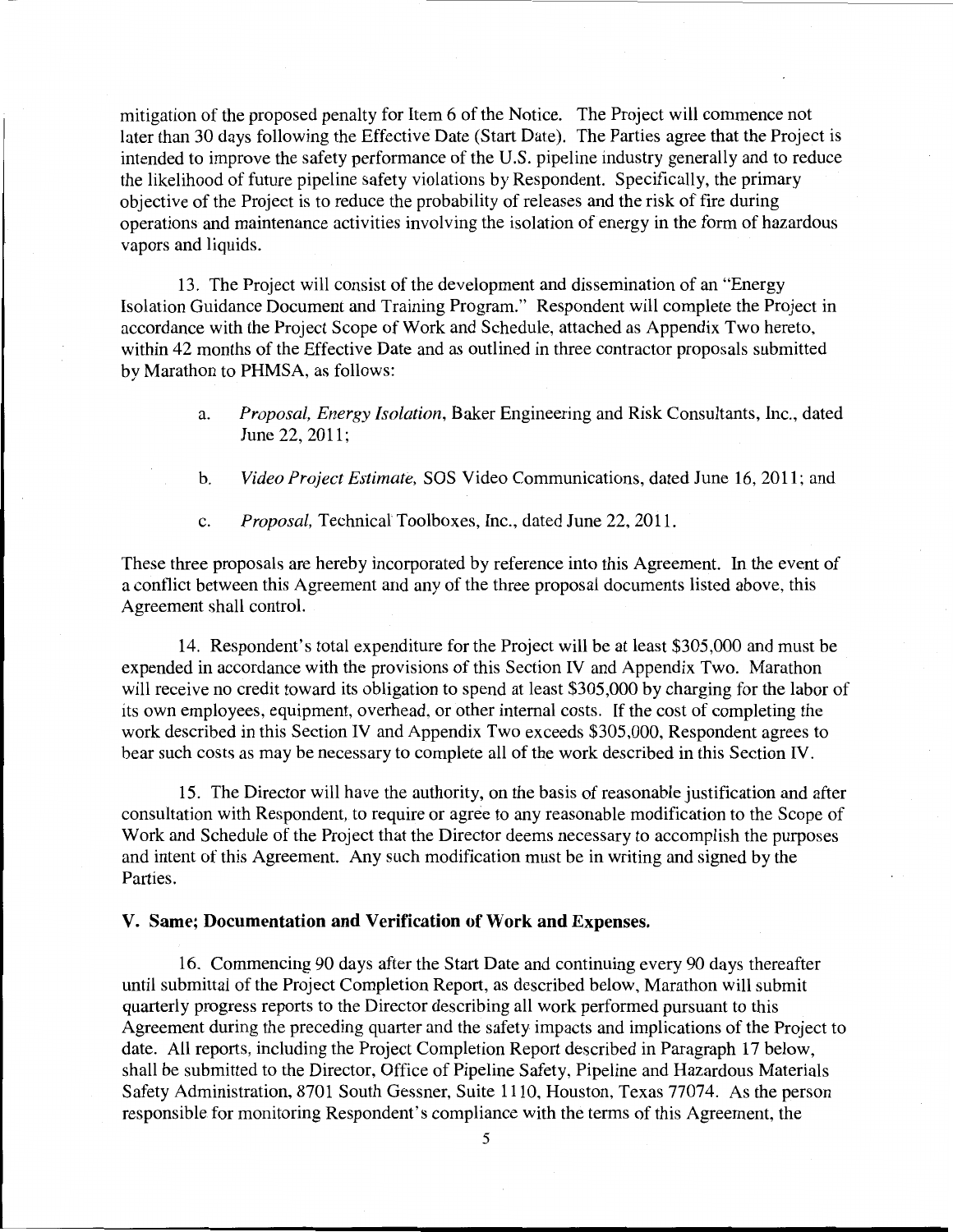Director may request any additional documentation, studies, or reports reasonably necessary to verify compliance with the terms hereof.

17. Not later than 90 days after completion of all the work specified in Appendix Two, Marathon must file a Project Completion Report with the Director. This report must contain, at minimum, the following information:

- a. A detailed description of the Project, as implemented;
- b. A description and analysis of the benefits of the Project, any potential or existing problems, and any changes executed during the Project pursuant to Paragraph 15 (including a quantification of the energy isolation benefits realized, if feasible);
- c. The total itemized costs of the Project; and
- d. Certification that the Project has been implemented pursuant to the provisions of this Agreement.

18. In submitting all reports under this Section V, Marathon will provide acceptable documentation of all eligible costs. If the Project Completion Report includes costs not eligible for credit under this Agreement, such costs shall be clearly identified as non-eligible expenses. For purposes of this Paragraph, the term "acceptable documentation" includes invoices, purchase orders, or other documentation that specifically identifies, itemizes, and establishes the individual costs of the goods and services for which payment was made. Canceled drafts are not acceptable documentation, unless such drafts specifically identify and itemize the individual costs of the goods and services.

19. Upon reasonable notice, PHMSA will have the right to inspect the records and facilities of Respondent to confirm that the Project is being carried out in conformity with the terms of this Agreement. Marathon further agrees, upon reasonable request from the Director, to provide PHMSA with all such records in the possession of the company's contractors that are reasonably related to execution of the Project.

20. Marathon will maintain legible copies of all relevant documentation of the underlying research and data for any and all documents or reports submitted to PHMSA pursuant to this Agreement and will provide the documentation of any such underlying research and data to PHMSA within 30 days of any written request from PHMSA. Such documentation must be retained for a period of at least five years from the date of submission of the Project Completion Report required under Paragraph 17 above. All reports required under this Agreement must include a certification signed by Marathon's president or chief executive officer, verifying, under penalty of law, that the information and representations contained in such report are true, accurate, and complete. Such certification shall include the following statement:

I certify under penalty of law that I have examined and am familiar with the information submitted in this document and in all attachments and, based on my inquiry of those individuals immediately responsible for obtaining the information, I believe that the information is true, accurate, and complete. I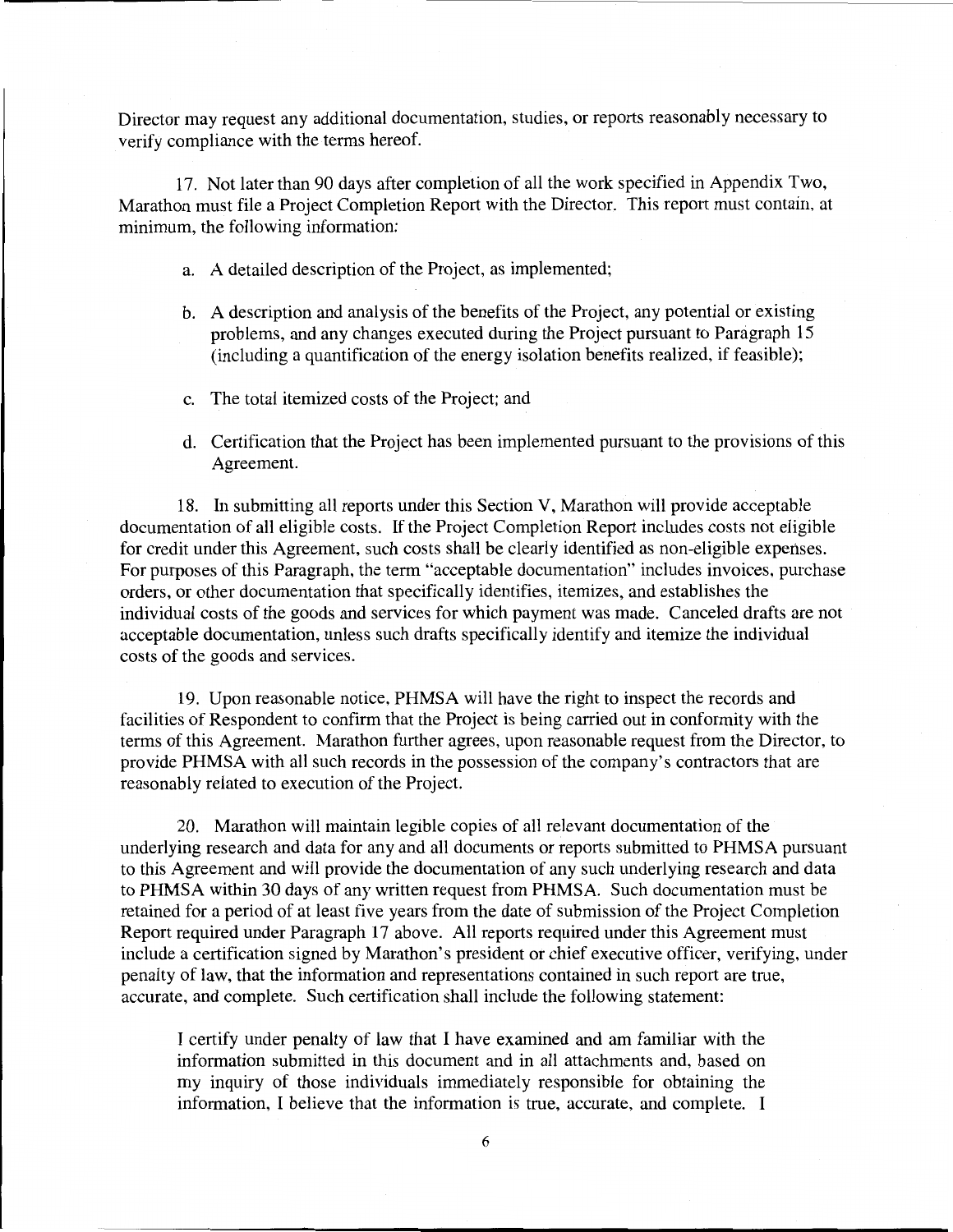am aware that there are significant penalties for submitting false information, including the possibility of fines and imprisonment.

# **VI. Same; PHMSA Approval of Project Completion Report.**

21. Within 45 days of receipt of the Project Completion Report described in Paragraph 17 above, the Director will review such report and provide Respondent with written notice of his determination, stating either: (1) that the Project has been satisfactorily completed; (2) that there are certain deficiencies in the Project Completion Report and that Respondent will be afforded additional time to correct them; or (3) that the Project has not been satisfactorily completed and whether PHMSA seeks stipulated penalties in accordance with Section VII below. If the Director's written determination is delayed beyond 45 days, Respondent may avail itself of the provisions of Paragraph 25 below.

In the event the Director exercises option (2) above (i.e., it determines that the Project Completion Report is deficient but the Director has not yet made a determination about the adequacy of the SSEP completion itself), Respondent may file a written objection to the deficiency determination within 10 days from receipt of the notice. Thereafter, the Director and Respondent will have an additional 30 days to reach agreement on changes necessary to the Project Completion Report. If agreement cannot be reached on any such issue within this 30-day period, the Director will provide a written statement of his decision on adequacy of the completion of the SSEP to Respondent. The matter shall then be referred to and adjudicated by the Associate Administrator, in accordance with Paragraph 25 below. In the event the SSEP is not completed as contemplated herein, as determined by the Associate Administrator, stipulated penalties shall be due and payable by Respondent to PHMSA in accordance with Paragraph 22 below.

## VII. **Stipulated Penalties.**

22. If Marathon fails to comply with any of the terms of this Agreement relating to the completion of the Project or reporting thereon as provided by Paragraphs 16 and 17, Marathon will be liable for stipulated penalties according to the following provisions:

- a. For failure to complete the Project pursuant to this Agreement, Marathon will pay a stipulated penalty to the United States in the amount of one hundred fifty percent (150%) of the difference between the total amount of the Project (i.e., \$305,000.00) and the amount of money actually spent by Marathon on the Project and verified by PHMSA; such stipulated penalty shall be in addition to the total civil penalty payments (i.e., \$842,650.00) due and payable under Paragraph 8 above. For purposes of this Paragraph, the determination of whether the Project, or any portion thereof, has been satisfactorily completed shall be the decision of the Director, or as otherwise provided under Paragraph 25;
- b. For failure to submit any quarterly progress report or the Project Completion Report described in Paragraphs 16 and 17 above, Marathon agrees to pay a stipulated penalty in the amount of \$300.00 for each day after such report was originally due until it is submitted;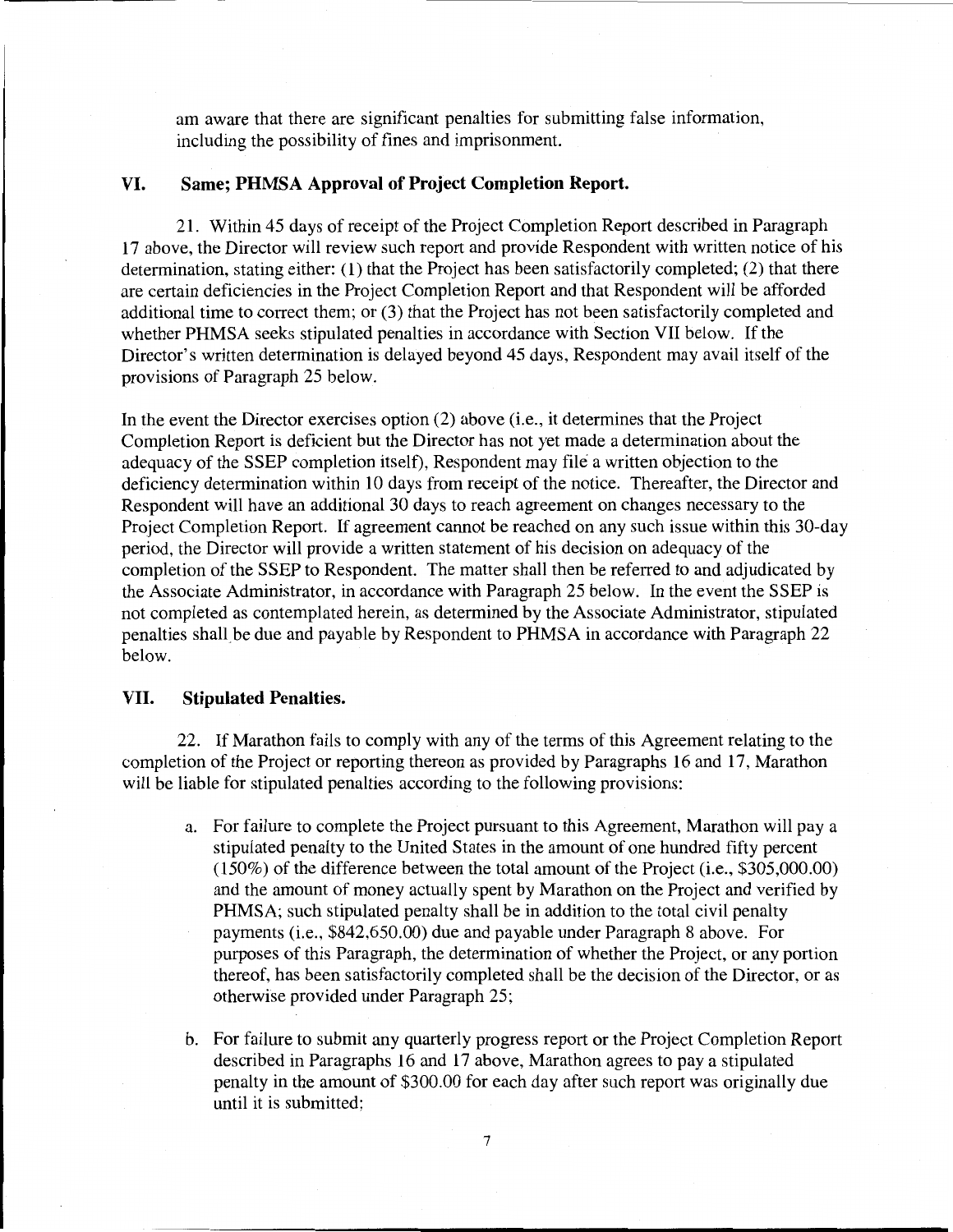- c. Stipulated penalties under this Paragraph will begin to accrue on the day after performance is due, and shall continue to accrue through the final day of completion of the activity;
- d. Respondent will pay any stipulated penalties not more than 30 days after receipt of written demand by PHMSA for such penalties. Method of payment shall be the same as those set forth above in Paragraph 9; and
- e. Nothing in this Agreement shall be construed as prohibiting, altering or otherwise limiting the ability of PHMSA to seek any other remedies or sanctions available to the agency by virtue of Marathon's violation of this Agreement or of any statutes and regulations upon which it is based, or any other applicable provision of law.

## **VIII. Representations by Marathon.**

- 23. Marathon makes the following representations concerning this Agreement:
- a. Marathon certifies that it is not required to perform or develop the Project, or any portion thereof, by any federal, state or local law or regulation, nor is Marathon required to perform or develop the Project by any other agreement, contract, grant, or as injunctive relief in this or any other proceeding. Marathon further certifies that it has not received, and is not presently negotiating to receive, credit in any other enforcement action for the Project outlined above.
- b. Marathon hereby agrees not to claim any funds expended in performance of the Project as a deductible business expense or credit for tax purposes.
- c. Any public statement, oral or written, in print, film, Internet or other media, made by Respondent making reference to the Project shall include the following language: "This project was undertaken in connection with the settlement of an enforcement action taken by the Pipeline and Hazardous Materials Safety Administration, U.S. Department of Transportation, for alleged violations of the federal Pipeline Safety Laws (49 U.S.C. § 60101, *et seq.)."*

## IX. **Miscellaneous.**

24. This Agreement constitutes the entire agreement of the Parties and supersedes all prior and contemporaneous agreements, understandings, negotiations and discussions between the Parties, whether oral or written, with respect to the subject matter herein. The terms of this Agreement will control in the event of any inconsistency with the record in this proceeding.

25. The Director and Respondent will informally attempt to resolve any disputes arising under this Agreement. If Respondent and the Director are unable to informally resolve any dispute hereunder within 15 days of either party providing notice to the other of a dispute, either party may request in writing, not later than 10 days following the expiration of said 15-day period, a written determination from the Associate Administrator for Pipeline Safety (Associate Administrator) resolving the dispute. In connection with any such request for a written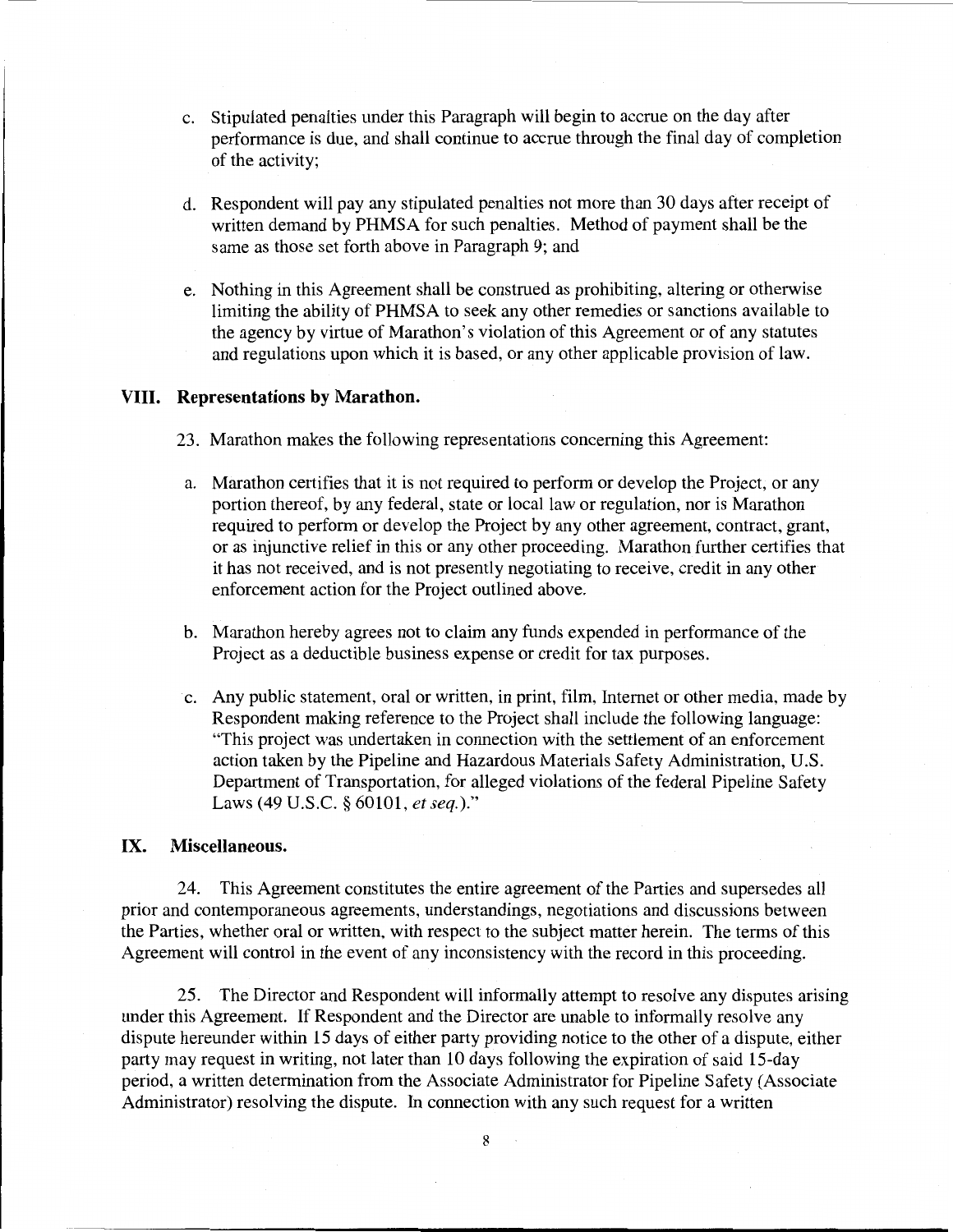determination by the Associate Administrator, Respondent shall provide all information that the company believes is relevant to the dispute.

If the request is submitted as provided herein, the Associate Administrator will issue a final determination in writing not more than 30 days following the date of Respondent's request, which decision shall be final and binding on Respondent. The existence of a dispute and PHMSA's consideration of matters placed in dispute will not excuse, toll, or suspend any term or timeframe for completion of any work to be performed under this Agreement during the pendency of the dispute resolution process, except as agreed in writing by the Director or the Associate Administrator.

26. In the event of any transfer of ownership or operating responsibility of the St. James Terminal facility during the term of this Agreement, Marathon will provide a copy of this Agreement to the prospective transferee at least 30 days prior to such transfer and simultaneously provide written notice of the prospective transfer to the Director.

27. Nothing in this Agreement affects or relieves Respondent of its responsibility to comply with all applicable requirements of the federal Pipeline Safety Laws, 49 U.S.C. § 60101, *et seq.,* and the regulations and administrative orders issued thereunder. Nothing in this Agreement alters PHMSA's right of access, entry, inspection, and information gathering or PHMSA's authority to bring enforcement actions against Respondent pursuant to the federal Pipeline Safety Laws, the regulations and administrative orders issued thereunder, or any other provision of Federal or State law.

28. This Agreement does not create rights in, or grant any cause of action to, any person not a party to this Agreement. PHMSA is not liable for any injuries or damages to persons or property arising from acts or omissions of Respondent or its officers, employees, or agents carrying out the work required by this Agreement. Marathon agrees to indemnify and hold harmless PHMSA, its officers, employees, agents, and representatives from any and all causes of action arising from any acts or omissions of Respondent or its contractors in carrying out the work required by this Agreement.

29. Except as otherwise provided herein, this Agreement may be modified only by the mutual agreement of the Parties and set forth in writing and signed by both Parties.

30. Each undersigned representative of the Parties certifies that he is fully authorized by the party represented to enter into the terms and conditions hereof and to execute and legally bind that party to it.

# X. **Effective Date and Term.**

31. The "Effective Date" as used herein, is the date on which this Agreement has been signed by both Respondent and PHMSA. The term of this Agreement commences upon the Effective Date and terminates upon the approval of the Project Completion Report as provided by Section VI above or as otherwise provided under Paragraph 25.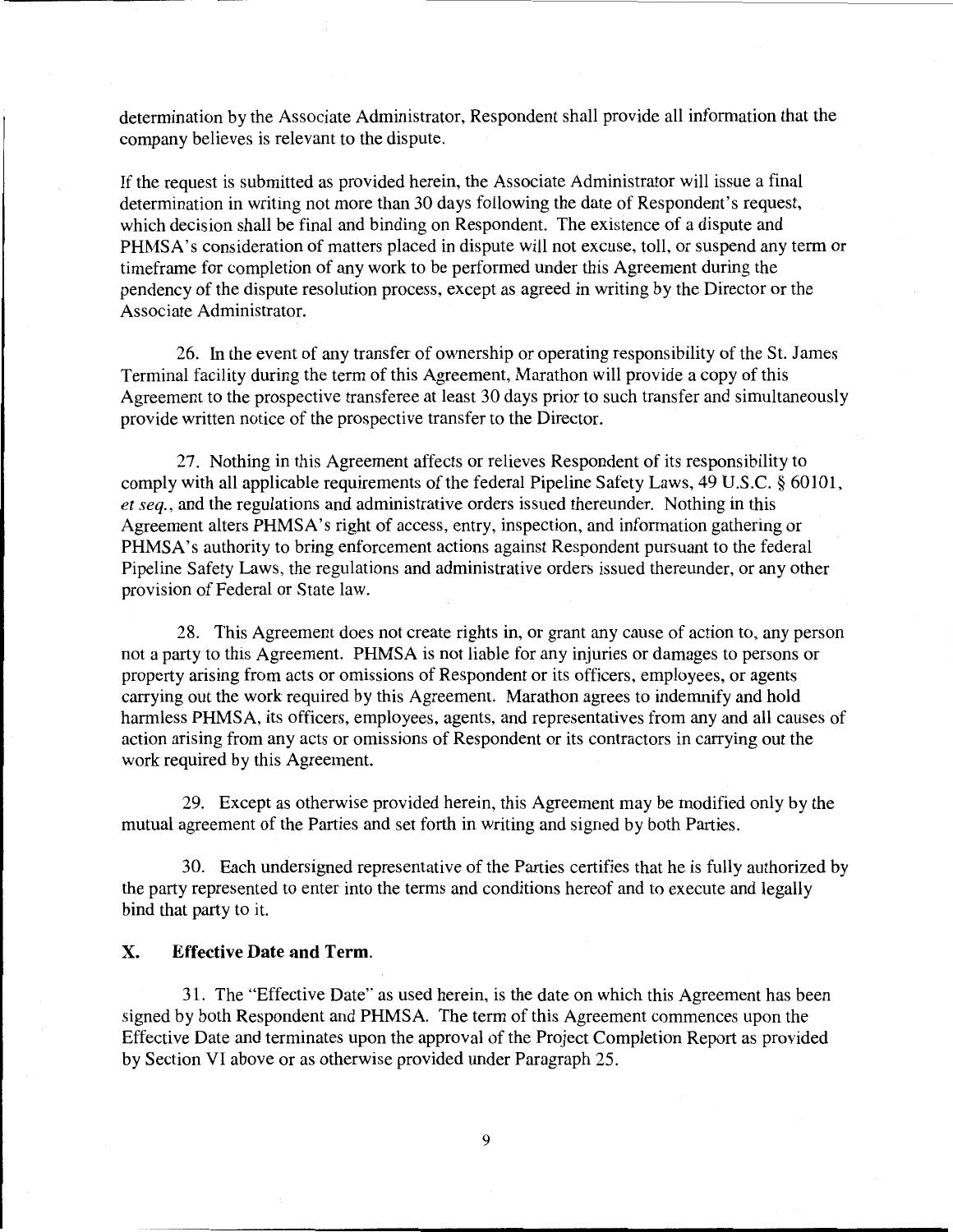The Parties hereby agree to all conditions and terms of this Agreement:

For PHMSA:

Jeffrey D. Wiese<br>Associate Administrator for Pipeline Safety

 $5/8/20/2$ 

For Respondent:

 $l+1$ 

Craig O. Pierson President<sup>'</sup> Marathon Pipe Line LLC

 $\frac{4}{30/12}$ Date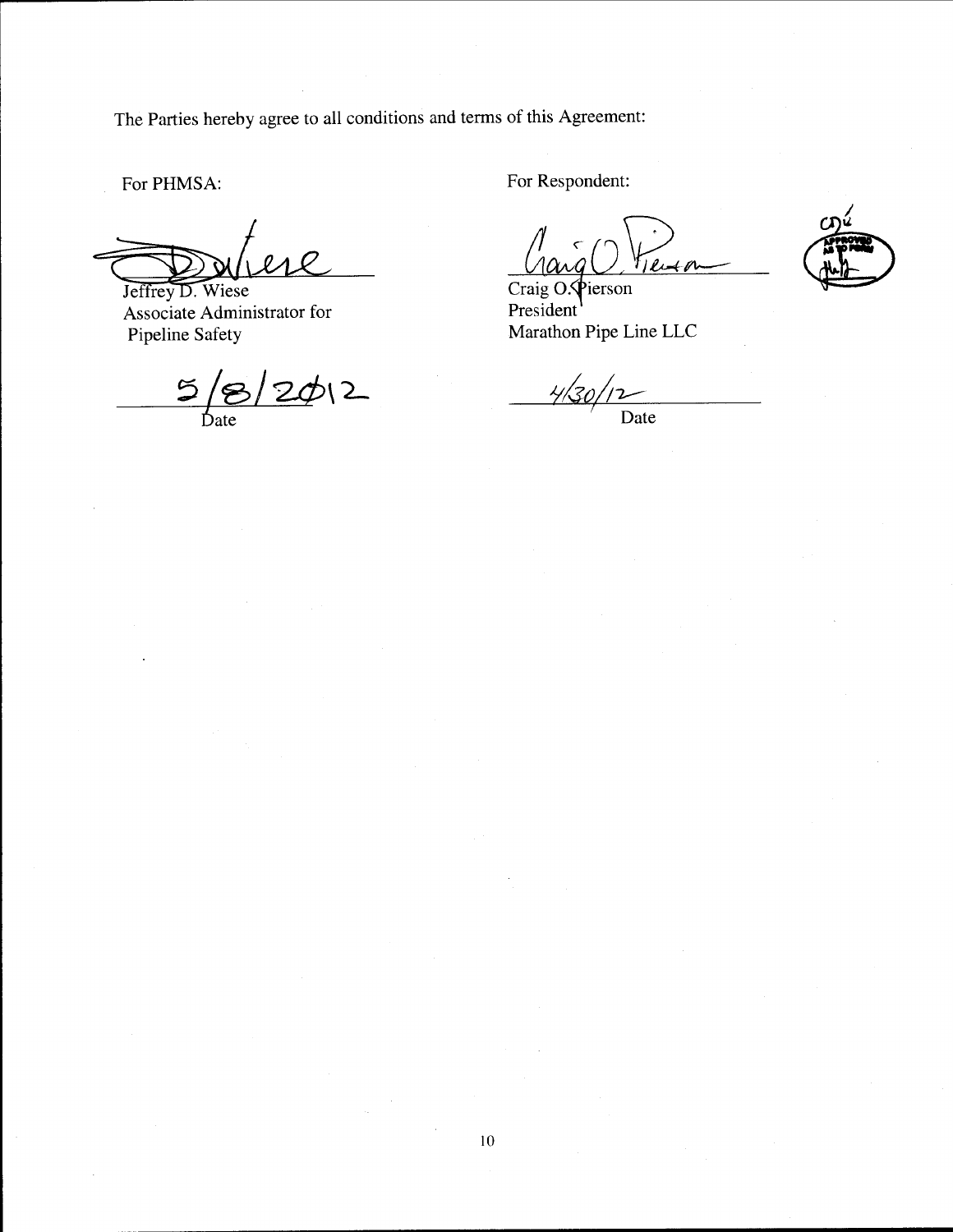Attachment One



u.s. oeoartment of Transportation

?lpeline and Hazardous Materials Safety Administration

R701 South Gessnor, Suite 1110 Houston. TX 77074

# NOTICE OF PROBABLE VIOLATION

# PROPOSED CIVIL PENALTY AND PROPOSED COMPLIANCE ORDER

# CERTIFIED MAIL- RETURN RECEIPT REQUESTED

August 24, 2010

Mr. John Swearingen, President Marathon Pipe Line LLC 539 South Main Street Findley, Ohio 45840

#### CPF 4-2010-5013

Dear Mr. Swearingen:

From March to October 2009, representatives of the Pipeline and Hazardous Materials Safety Administration (PHMSA) pursuant to Chapter 601 of 49 United States Code conducted an investigation of a Marathon Pipe Line (Marathon) accident that occurred at the St. James Terminal, Louisiana on March 10,2009. The accident involved the explosion of a crude oil sump located in the terminal that occurred during Marathon's execution of a Drain Line Tie-in project. Hazardous vapors were ignited by a welder beveling the drain lines for welding, using a flame cutter. The accident resulted in one fatality and three injuries.

As a result of this investigation, it appears that you have committed probable violations of the Pipeline Safety Regulations, Title 49, Code of Federal Regulations. The items inspected and the probable violation(s) are:

1. §195.52 Telephonic notice of certain accidents.

(a) At the earliest practicable moment following discovery of a release of the hazardous liquid or carbon dioxide transported resulting in an event described in §195.50, the operator of the system shall give notice, in accordance with paragraph (b) of this section, of any failure that:

(1) Caused a death or an injury requiring hospitalization;

(2) Resulted in either a fire or explosion not intentionally set by the operator;

(3) Caused estimated property damage, including cost of cleanup and recovery, value of lost product, and damage to the property of the operator or others, or both, exceeding \$50,000;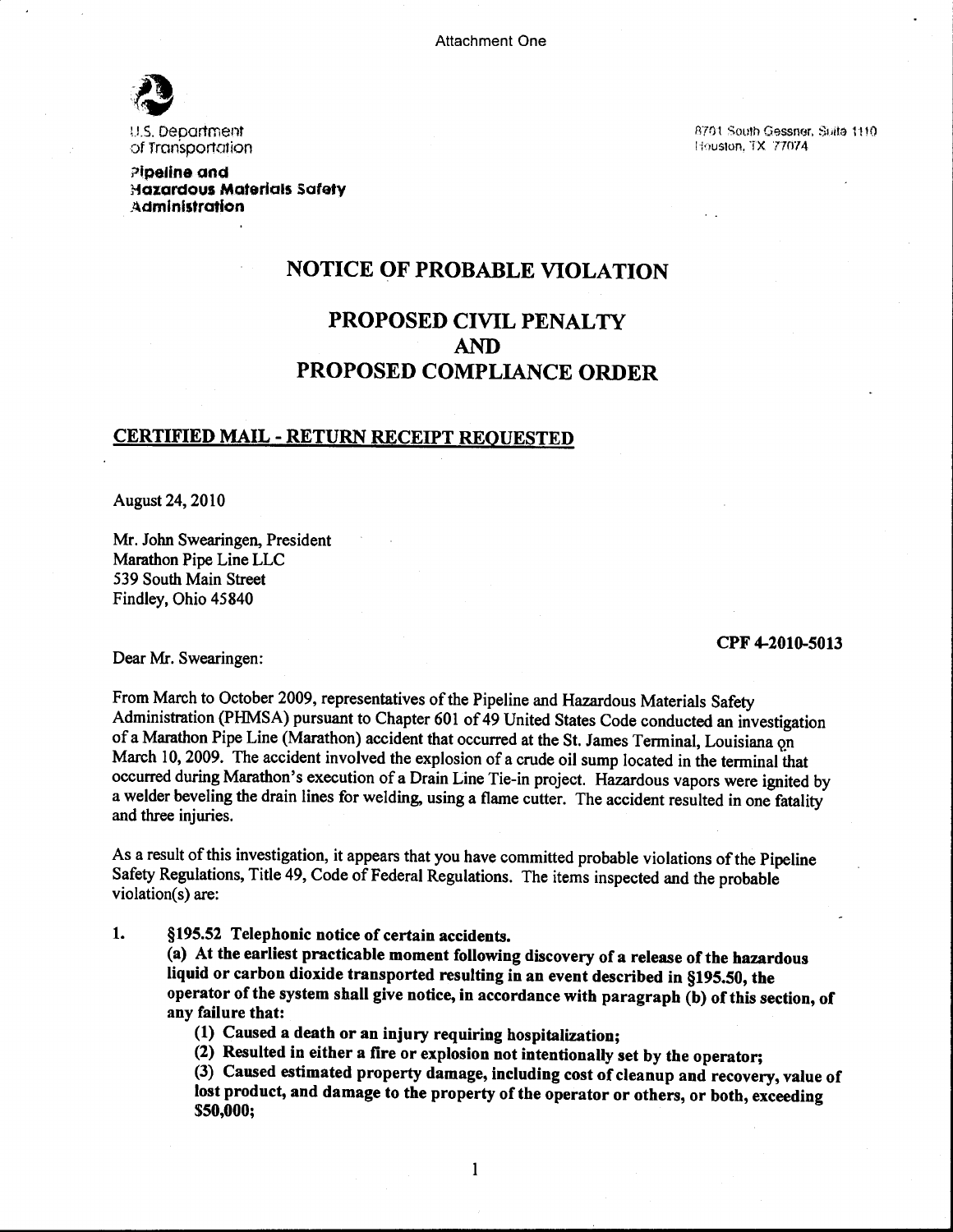( 4) Resulted in pollution of any stream, river, lake, reservoir, or other similar body of water that violated applicable water quality standards, caused a discoloration of the surface of the water or adjoining shoreline, or deposited a sludge or emulsion beneath the surface of the water or upon adjoining shorelines; or

(5) In the judgment of the operator was significant even though it did not meet the criteria of any other paragraph of this section.

During the investigation, it was discovered that Marathon failed to make telephonic reports to the National Response Center for two accidents that met telephonic reporting criteria, as follows:

- On January 8, 2006 an inflatable bladder type plumber's plug failed on Marathon's Garyville 30-inch crude oil pipeline located at the LOCAP St. James Station resulting in a release of crude oil and vapors. Grinding by a contract welder ignited the crude oil vapors. The welder suffered slight bums from the resulting fire.
- On November 13, 2007 a mud plug failed on Marathon's Lima 22-inch crude oil Pipe Line (Rosedale-Roachdale) in the Martinsville, IL area resulting in a release of crude oil and vapors. The vapors ignited. No injuries resulted from the accident.

Marathon did not believe these releases were reportable due to the lack of volume released. Condition 2 . does not require a specific volume release to be reportable. The fact that there was a liquid (vapor) released and a fire resulted from the release of that liquid means a notification is required.

### 2. §195.54 Accident reports.

### (a) Each operator that experiences an accident that is required to be reported under §195.50 shall as soon as practicable but not later than 30 days after discovery of the accident, prepare and file an accident report on DOT Form 7000-1, or a facsimile.

As a result of this investigation, it was learned that Marathon failed to prepare and file an accident report on DOT Form 7000-1 for two accidents that met accident reporting criteria, as follows:

- On January 8, 2006 an inflatable bladder type plumber's plug failed on Marathon's Garyville 30-inch crude oil pipeline located the LOCAP St. James Station resulting in a release of crude oil and vapors. Grinding by a contract welder ignited the crude oil vapors, and the welder suffered slight burns.
- On November 13, 2007 a mud plug failed on Marathon's Lima 22-inch crude oil Pipe Line (Rosedale-Roachdale) in the Martinsville, IL area resulting in a release of crude oil and vapors. The vapors ignited. No injuries resulted from the accident.

Marathon did not believe these releases required a report due to the lack of volume released. The fact that there was liquid (vapor) released and a fire resulted from the release of that liquid requires a written report.

3. §195.402 Procedural manual for operations, maintenance, and emergencies. (a) General. Each operator shall prepare and follow for each Pipe Line system a manual of written procedures for conducting normal operations and maintenance activities and handling abnormal operations and emergencies. This manual shall be reviewed at intervals· not exceeding 15 months, but at least once each calendar year, and appropriate changes made as necessary to insure that the manual is effective. This manual shall be prepared before initial operations of a Pipe Line commence, and appropriate parts shall be kept at locations where operations and maintenance activities are conducted.

Marathon failed to follow its procedures and did not properly prepare and execute Marathon Pipe Line's (MPL) Standard MPLOPR007 "Commissioning, Decommissioning, and Recommissioning Pipe Line Systems" (CDRSTD), as described below. Marathon issued "CDR No. 40001-005, Drain Line Tie-Ins, Revision 1" (CDRACT) on March 9, 2009 to cover the work to be performed on the St. James Terminal Drain Line Tie-in project. Failure to follow the MPL procedures may have contributed to the accident that occurred on March 10, 2009. The following are instances of Marathon's failure to follow its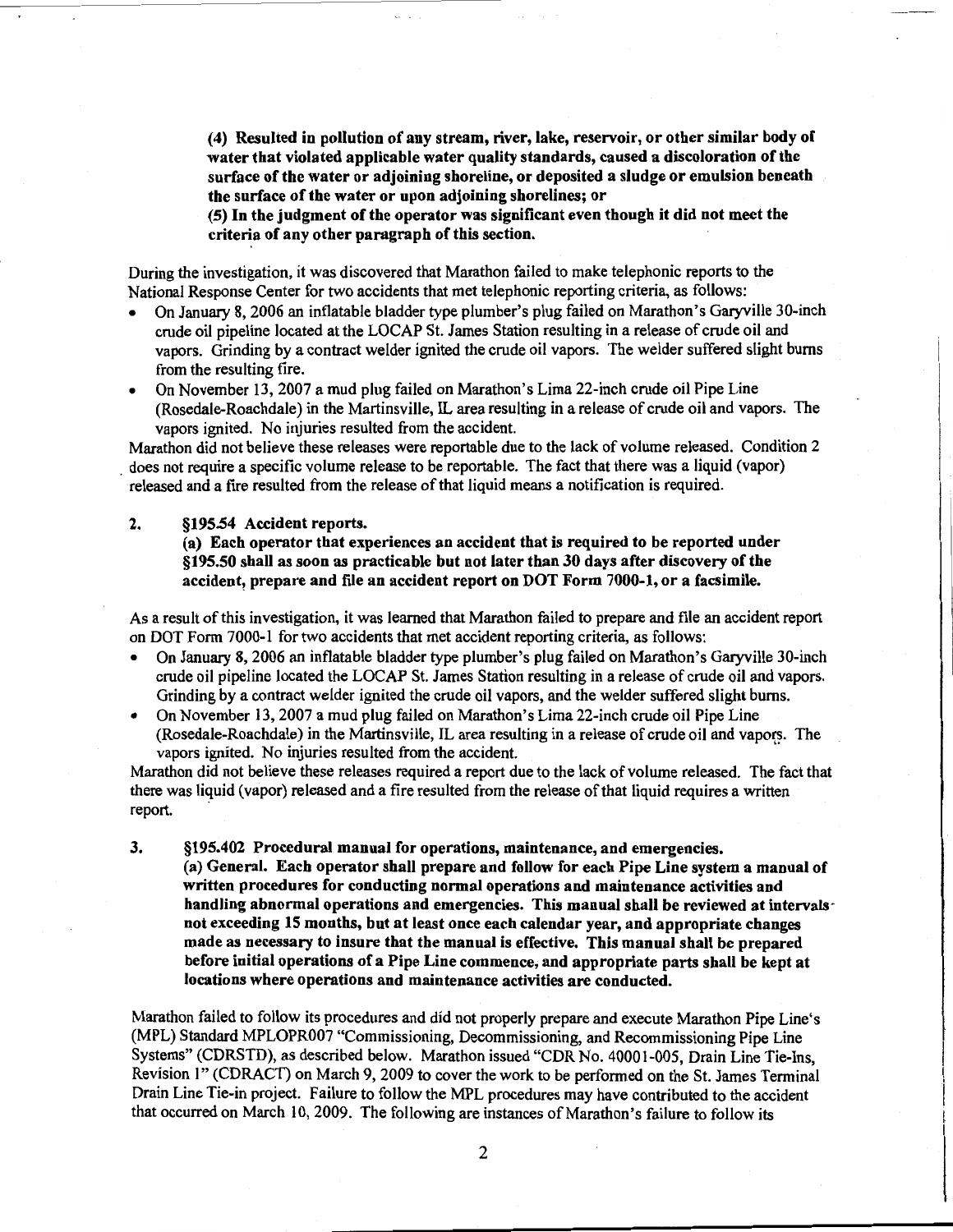#### procedures.

### MPL's Lockout/Tagout (LOTO) procedures were not followed

Marathon failed to follow its procedures and did not adequately secure the facility that contained liquid or gas by not using slip blind flanges to isolate the sump drain lines as required in the CDRACT. To ensure safety during this work, CDRACT Section III, paragraph C required that MPL's LOTO procedures be followed. The LOTO procedure applies to all employees and contractors and establishes the minimum requirements for lockout and/or tagout of energy devices in which the unexpected energizing or release of stored energy could cause injury to personnel or have a negative environmental impact or damage equipment. The steps to be taken for LOTO are included in Marathon's Standard MPLJES306, Energy Isolation Policy (Lock Out Tag Out) which requires in Section 7.5.6 the use of and the installation of slip blind flanges to isolate and make the work area safe. The Contractor used its own Hot Work/Confmed Space Work Permit form to ensure compliance with Marathon's CDRACT. However, it was not completed correctly. Contrary to the isolation requirement of the CDRACT, the Lockout/Tagout requirements of Section VI, Isolation to isolate the work area of hazardous vapors was checked "N/A" by the preparer. The CDRACT in Section III, Paragraph C required that Marathon's Lockout/Tagout procedures be followed. The Lock Out/Tag Out process was partially completed. Marathon and its contractor tagged and locked many valves, etc. before work started on the Drain Line Tie-In. However, slip blind flanges to isolate the 2-inch and the 4-inch drain lines from the sump were not installed. The use of Energy Isolation Devices, such as slip blind flanges, are required because valves that could have been used to isolate the sump lines had not yet been installed on the 2-inch and 4-inch sump drain lines terminating at the sump.

#### All key on-site personnel did not attend a pre-job safety meeting

Marathon failed to follow its procedure which requires that "The Pre-job safety meeting shall be attended by all key on-site Contractors and Subcontractors". Marathon was asked for and provided a list of all "key contractors". This list was compared to a list of attendees in the Job Safety Analysis (JSA) and indicates that not all key contractor or Marathon personnel involved in the Drain Line Tie-In project work were present in the meeting when the JSA was conducted and work assignments for the work day were identified and made. Marathon's Contractors are required to follow the requirements of Marathon's Standard TNLSFT002, Contractor Safety Program, and included in this standard are requirements for contractors to have pre-job meetings and to require key employees attend these meetings. These requirements are included in two sections of the standard. Section 2.2.1.1 of the standard requires a prejob meeting before commencement of work and Section 2.2.1.2 requires attendance by all key on-site Contractors and Subcontractors.

Continuous monitoring for hazardous vapors in the excavation work area was not performed Marathon failed to make the work area safe by not continuously monitoring for hazardous vapors (LEL and H2S) as required in Section III, J of the CDRACT. PHMSA views continuous monitoring as uninterrupted in time, sequence, substance, or extent. Marathon did not provide records to demonstrate that the contractor monitored continuously during welding and/or hot work activity. The Contractor's Hot Work/Confined Space Work Permit shows that the monitoring was only performed three times. Additionally, from interviews following the accident, it was learned that the hazardous vapors monitor was not in the excavation work area when the work was being performed but instead was with the Firewatch, who was not in the excavation work area but near the track hoe. Effective monitoring can only be performed when the monitor's tube is placed near or adjacent where the hazardous fumes would be in contact with the source of ignition (the flame cutter), and the monitor should have been continuously utilized in the excavation work area during work activities. After the accident, tests were performed on the monitor that was utilized during the drain line tie-in work. The test results indicated that the monitor was functioning properly at the time of the accident, that it was capable of monitoring continuously, but it was not capable of recording the data.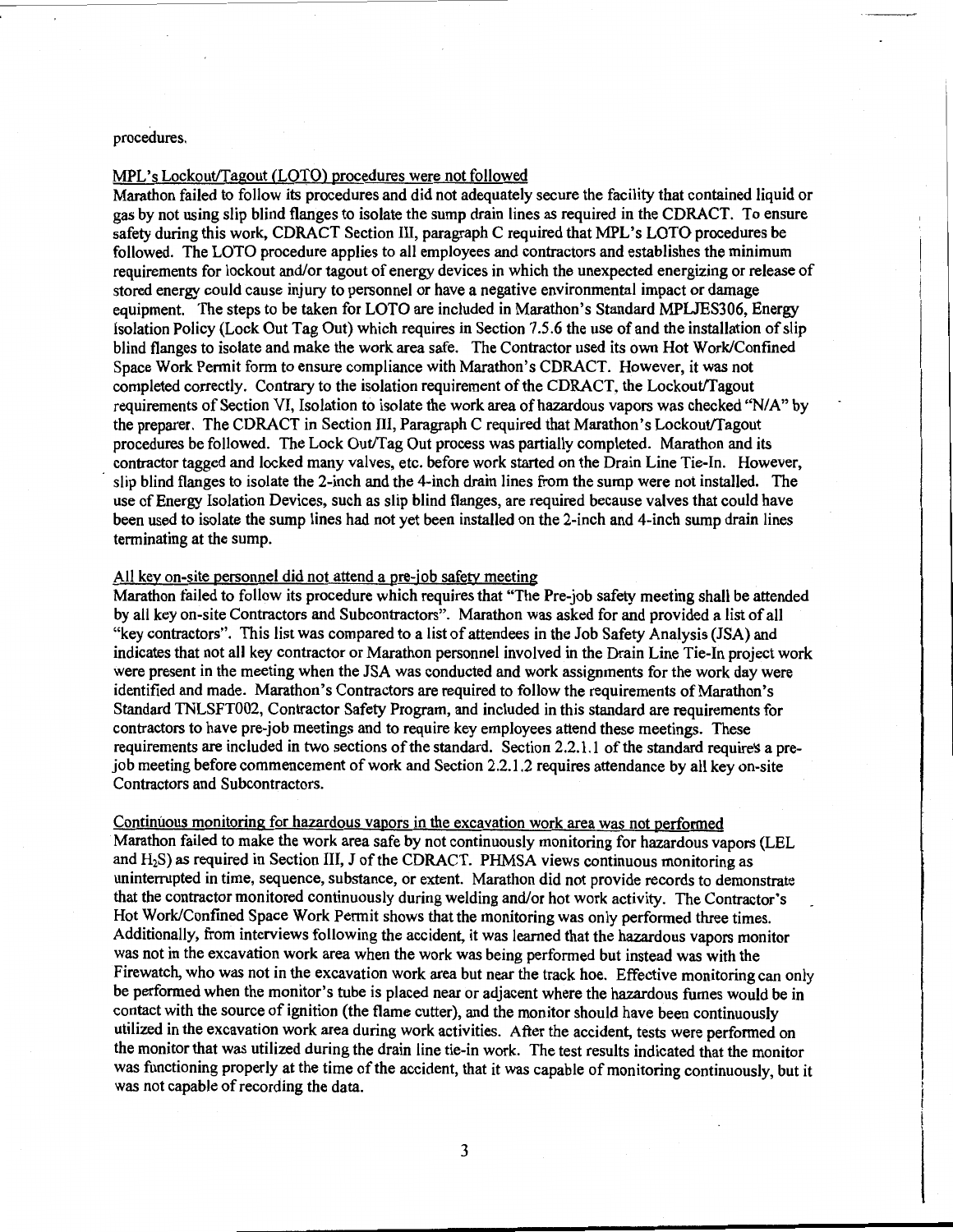The excavation work area in the Drain Line Tie-in project was not considered a confined space Marathon failed to identifY the excavation work area as a confined space and include Marathon's Standard TNLHES310 "Confined Space Entry" in the CDRACT. A Hazardous Confined Space is defmed by Marathon in Standard TNLHES31 0 in section 7. 7.1 as a space that "contains or has a potential to contain a hazardous atmosphere". Marathon's Contractor in its "Excavation Safety Inspection Checklist" noted that the depth of the excavation was to be 6-feet. Additionally, MPL Standard TNLHES310, states that a work area with certain characteristics such as those described as 7.7.5.9 as entry into a confined space where welding, cutting or other spark-producing operations are perfonned should be considered as Hazardous Confined Space entries. Had the CDR considered the excavation work area where the welding and cutting was to be perfonned during the Drain Line Tie-In as a confined space, critical safety steps (e.g.; monitoring equipment must have the calibration checked (bump test) or else a full calibration perfonned prior to each day's use) that could have prevented the accident would have been required to have been performed.

4. §195.402 Procedural manual for operations, maintenance, and emergencies.

(a) General. Each operator shall prepare and follow for each Pipe Line system a manual of written procedures for conducting normal operations and maintenance activities and handling abnormal . operations and emergencies. This manual shall be reviewed at intervals not exceeding 15 months, but at least once each calendar year, and appropriate changes made as necessary to insure that the manual is effective. This manual shall be prepared before initial operations of a Pipe Line commence, and appropriate parts shall be kept at locations where operations and maintenance activities are conducted.

Marathon failed to prepare and follow the necessary procedure for the installation of mud plugs. Section Vll ofthe CDRACT, Section B, Work Sequence Item #3 requires the installation of"mud plug on both lines ifLELs are present". Marathon utilized bentonite Mud Plugs during the Drain Line Tie-in project for the isolation of hazardous vapors from the sump into the work area. A procedure for installing bentonite Mud Plugs was not included in the CDR, and Marathon failed to provide a procedure for installing the bentonite Mud Plugs. While Marathon's Standard MPLMNT04 "Pipe Replacement" describes the use of bentonite Mud Plugs when making tie-ins similar to that on the Drain Line Tie-in project, the standard was not included in the CDR. The urireferenced standard states in Section 3.16.8 that all vapor plugs (including bentonite Mud Plugs) should be operated per the manufacturer's <sup>\*</sup> recommendations and procedures; however, Marathon did not demonstrate that the manufacturer's recommendations and procedures were available and followed during the installation and operation of the bentonite Mud Plugs. During this investigation, PHMSA could not find any manufacturer's recommendations for the use of bentonite clay as a vapor barrier mud plug.

5. §195.402 Procedural manual for operations, maintenance, and emergencies.

- (a) General. *(see above)*
- (c) Maintenance and normal operations. The manual required by paragraph (a) of this section must include procedures for the following to provide safety during maintenance and normal operations:

(6) Minimizing the potential for hazards identified under paragraph (c)(4) of this section and the possibility of recurrence of accidents analyzed under paragraph (c)(5) of this section.

The regulations require that operators prepare procedures to provide safety during maintenance and normal operations. There were three Marathon accidents caused by ineffective hazardous vapor isolation. Marathon investigated each of these accidents prior to the accident of March 10, 2009. The investigations did not result in actions that minimized the reoccurrence of subsequent accidents specifically the March I 0, 2009 accident.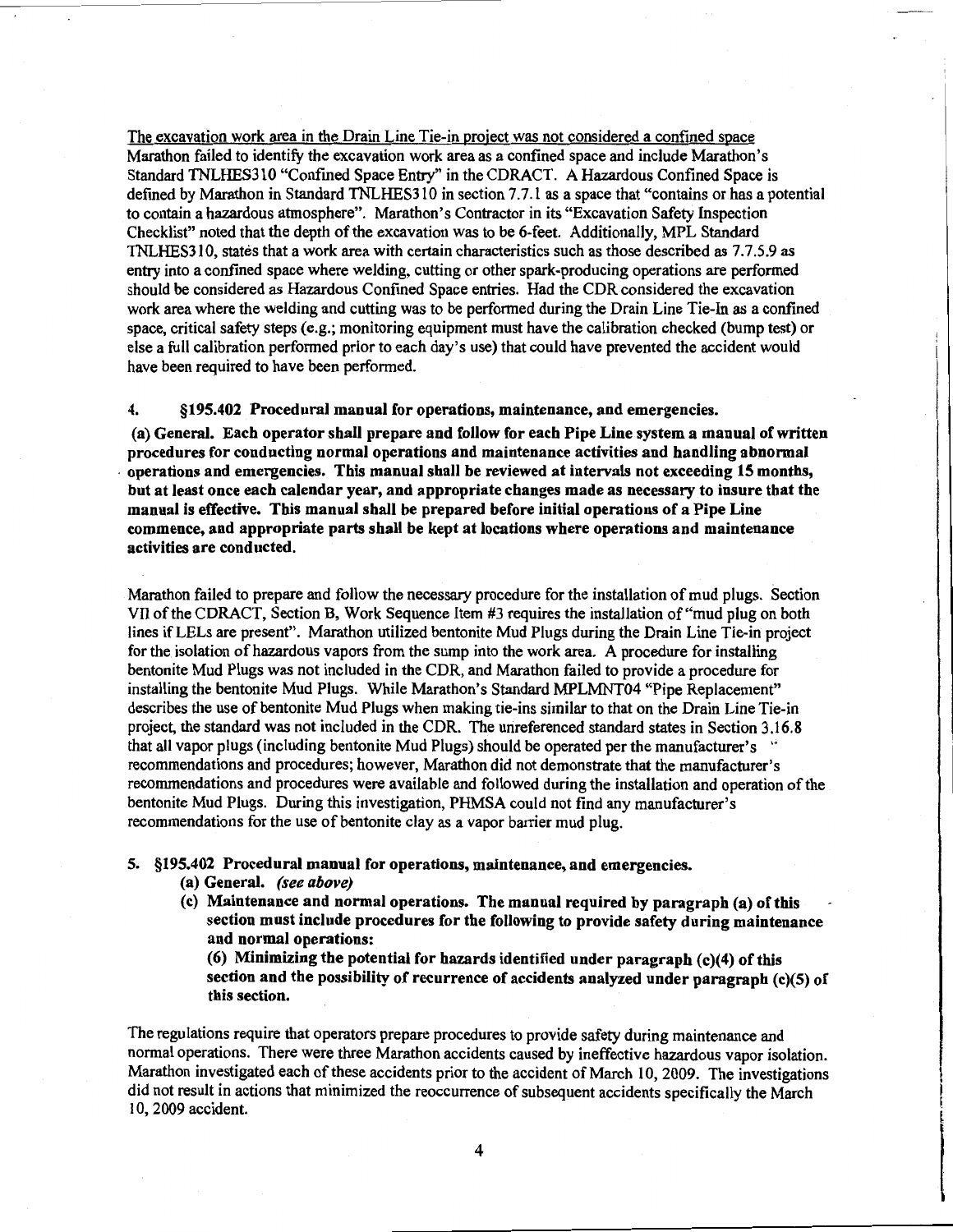There have been three Marathon accidents caused by ineffective hazardous vapor isolation since 2001, as follows:

- 1. November 13, 2007 Martinsville Area, IL Lima 22-inch Crude (Rosedale-Roachdale). Mud plug failed releasing liquid and hazardous vapors. The vapors ignited. No injuries.
- 2. December 12, 2002 Houston-Centennial Area, Beaumont, TX- Creal Springs 24-26-inch Product line. While purging the atmospheric drain line system with nitrogen, water was pushed through an isolation mud plug. No injuries.
- 3. March 20, 2001 Woodpat Crude Oil Pipe Line, Marion Co. IL. Mud pack failed and vapors from the released hazardous liquid ignited. Five contractor employees were injured.

Marathon investigated these accidents, and the recommendations and actions taken based on analysis of information on the prior accidents did not result in sufficient minimization of the possibility of a recurrence, as required by§ 19S.402(c)(6), to prevent the accident that occurred at the St. James Terminal, Louisiana on March 10, 2009. Since the March 10, 2009 accident, Marathon has conducted investigations and identified specific recommendations and areas of improvement to minimize the possibility of recurrence of accidents involving energy isolation, specific procedures for the use of mud plugs, and revisions to Marathon's CDR standard which were communicated to PHMSA in a letter, dated November 13, 2009. Marathon should continue to evaluate the effectiveness of the changes that have been implemented as a result of the investigations into the March 10,2009 accident to ensure the changes are effective in sufficiently minimizing the possibility of recurrence of accidents.

#### 6. §195.501 Scope.

(a) This subpart prescribes the minimum requirements for operator qualification of individuals performing covered tasks on a pipeline facility.

(b) For the purpose of this subpart, a covered task is an activity, identified by the operator, that:

- (1) Is performed on a pipeline facility;
- (2) Is an operations or maintenance task;
- (3) Is performed as a requirement of this part; and
- ( 4) Affects the operation or integrity of the pipeline.

§195.505 Qualification program.

Each operator shall have and follow a written qualification program. The program shall include provisions to:

(a) Identify covered tasks;

Marathon failed to identify a covered task in its Operator Qualification (OQ) program. A covered task performed during the Drain Line Tie-in project (use of bentonite mud plugs to isolate hazardous vapors) was not found to be in Marathon's OQ program, and no records were made available showing that this task was in the OQ program. The covered task not identified in Marathon's OQ Plan that contributed to \_ the March 10,2009 accident involves the installation and operation of bentonite mud plugs as a vapor barrier to isolate hazardous vapors. Isolation of hazardous vapors in a pipeline meets all of the criteria of the four part test as the task is performed on a pipeline facility; is a maintenance task required for performing certain repairs or modifications; is performed as a requirement of this part for performing certain repairs or modifications; and affects the operation or integrity of the pipeline. Marathon includes in its OQ Plan other covered tasks covering methods used for isolation purposes (e.g.: #17 "Operate hot tap machine"; #43 "Install freeze plug"; #52 "Isolate and drain pipeline"; #86 - Install stopples), but there is no covered tasks for isolation of a pipeline using bentonite mud plugs to isolate hazardous vapors.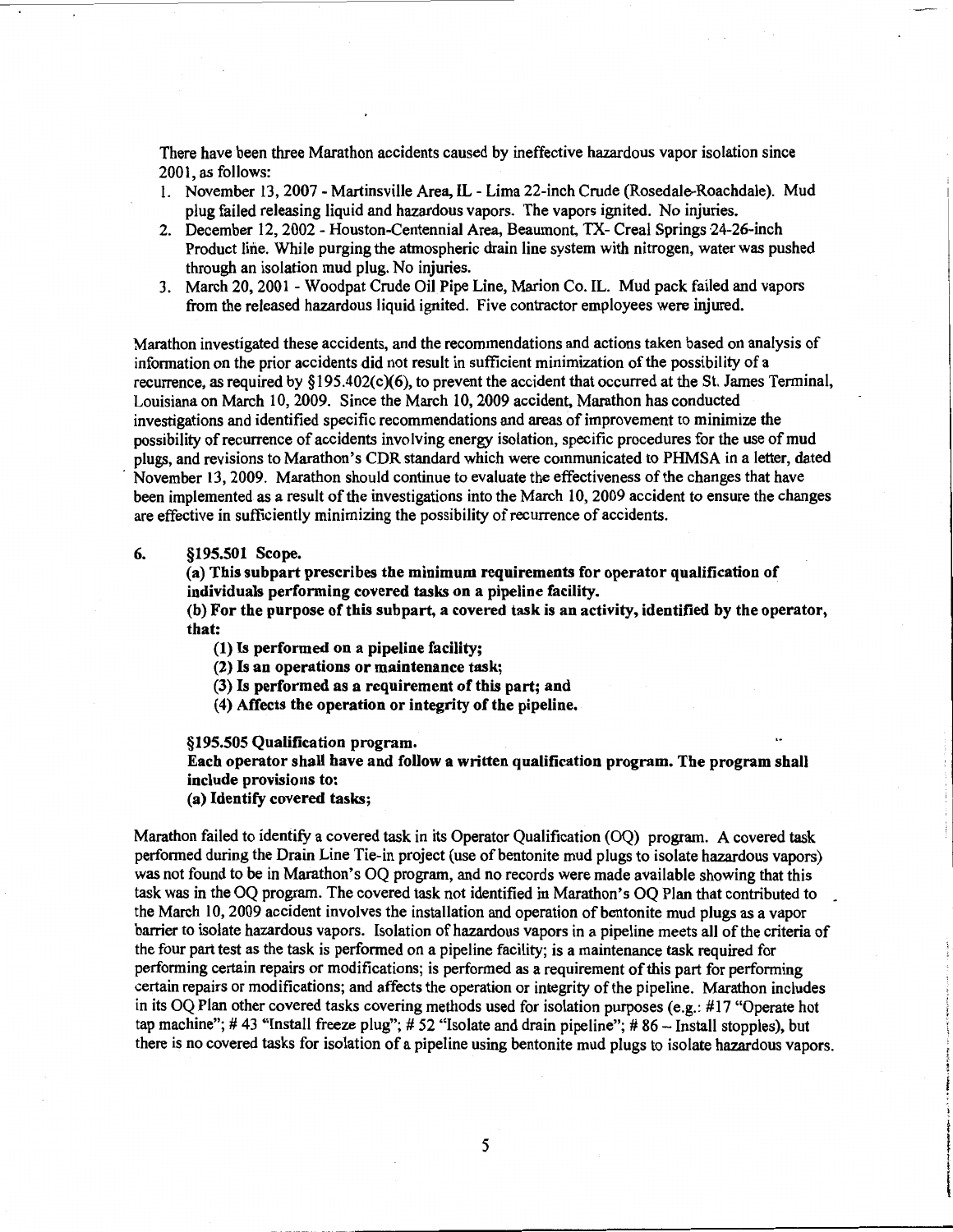#### 7. §195.505 Qualification program.

Each operator shall have and follow a written qualification program. The program shall include provisions to:

(b) Ensure through evaluation that individuals performing covered tasks are qualified;

Marathon failed to ensure through evaluation that individuals were qualified. Marathon failed to provide records or any other documentation to demonstrate compliance with the requirements of the OQ program. A covered task was performed during the Drain Line Tie-in project (use of bentonite mud plugs to isolate hazardous vapors) but no records were made available showing that this task was in the OQ program; and no records were made available showing that individuals were qualified to perform the covered task of installing and operating bentonite mud plugs as a vapor barrier to isolate hazardous vapors.

### 8. §195.505 Qualification program.

Each operator shall have and follow a written qualification program. The program shall include provisions to:

(h) After December 16, 2004, provide training, as appropriate, to ensure that individuals performing covered tasks have the necessary knowledge and skills to perform the tasks in a manner that ensures the safe operation of pipeline facilities;

Marathon did not provide training, as appropriate, to ensure that individuals performing the covered task of installing and operating bentonite mud plugs as a vapor barrier to isolate hazardous vapors had the necessary knowledge and skills to perform the task in a manner that ensured the safe operation of pipeline facilities during the Drain Line tie-in project at the St. James Terminal, Louisiana on and around March 10,2009.

#### 9. § 199.105 Drug tests required.

(b) *Post-accident testing.* As soon as possible but no later than 32 hours after an accident, an operator shall drug test each employee whose performance either contributed to the accident or cannot be completely discounted as a contributing factor to the accident. An operator may decide not to test under this paragraph but such a decision must be based on the best information available immediately after the accident that the employee's performance could not have contributed to the accident or that, because of the time between that performance and the accident, it is not likely that a drug test would reveal whether the performance was affected by drug use.

Nine surviving employees were identified by Willbros as being present at the accident site in their email, dated July 8, 2009, response to PHMSA's request. These nine employees are required to be drug tested by the regulations because their *peiformance either contributed to the accident or cannot be completely*  discounted as a contributing factor to the accident. However, Marathon failed to test six of the nine Willbros' employees. Neither Marathon nor Willbros provided documentation to indicate why this testing was not performed as required by the regulations.

#### Proposed Civil Penalty

Under 49 United States Code, § 60122, you are subject to a civil penalty not to exceed \$100,000 for each violation for each day the violation persists up to a maximum of \$1,000,000 for any related series of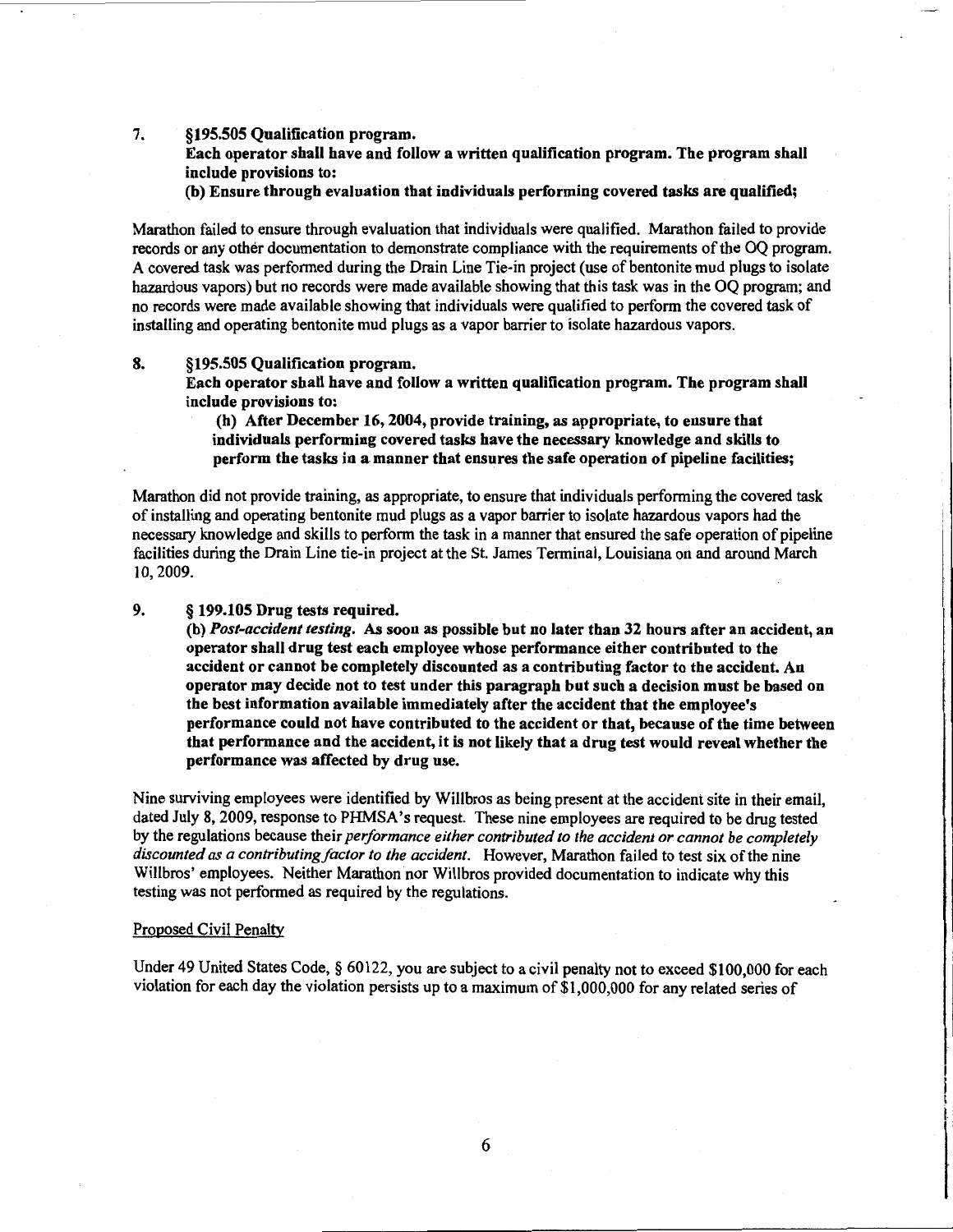violations. The Compliance Officer has reviewed the circumstances and supporting documentation involved in the above probable violation(s) and has recommended that you be preliminarily assessed a civil penalty of\$1,071,400 as follows:

| Item number    | <b>PENALTY</b> |
|----------------|----------------|
|                | \$41,700       |
| 2.             | \$41,700       |
| 3.             | \$100,000      |
| 6.             | \$788,000      |
| 9 <sub>1</sub> | \$100,000      |

#### Warning Items

With respect to item 5, we have reviewed the circumstances and supporting documents involved in this case and have decided not to conduct additional enforcement action or penalty assessment proceedings at this time. We advise you to promptly correct these item(s). Be advised that failure to do so may result in Marathon being subject to additional enforcement action.

#### Proposed Compliance Order

With respect to item(s) 2, 3, 4, 6, 7, and 8 pursuant to 49 United States Code § 60118, the Pipeline and Hazardous Materials Safety Administration proposes to issue a Compliance Order to Marathon Pipe Line Co. Please refer to the *Proposed Compliance Order,* which is enclosed and made a part of this Notice.

#### Response to this Notice

Enclosed as part of this Notice is a document entitled Response Options for Pipe Line Operators in Compliance Proceedings. Please refer to this document and note the response options. Be advised that all material you submit in response to this enforcement action is subject to being made publicly available. If you believe that any portion of your responsive material qualifies for confidential treatment under 5 U.S.C. 552(b), along with the complete original document you must provide a second copy of the document with the portions you believe qualify for confidential treatment redacted and an explanation of why you believe the redacted information qualifies for confidential treatment under 5 U.S.C. 552(b). If you do not respond within 30 days of receipt of this Notice, this constitutes a waiver of your right to contest the allegations in this Notice and authorizes the Associate Administrator for Pipeline Safety to find facts as alleged in this Notice without further notice to you and to issue a Final Order.

In your correspondence on this matter, please refer to CPF 4-2010-5013 and for each document you submit, please provide a copy in electronic format whenever possible.

Sincerely,

Mill Salz

R. M. Seeley Director, Southwest Region Pipeline and Hazardous Materials Safety Administration

Enclosure: *Proposed Compliance Order Response Options for Pipeline Operators in Compliance Proceedings*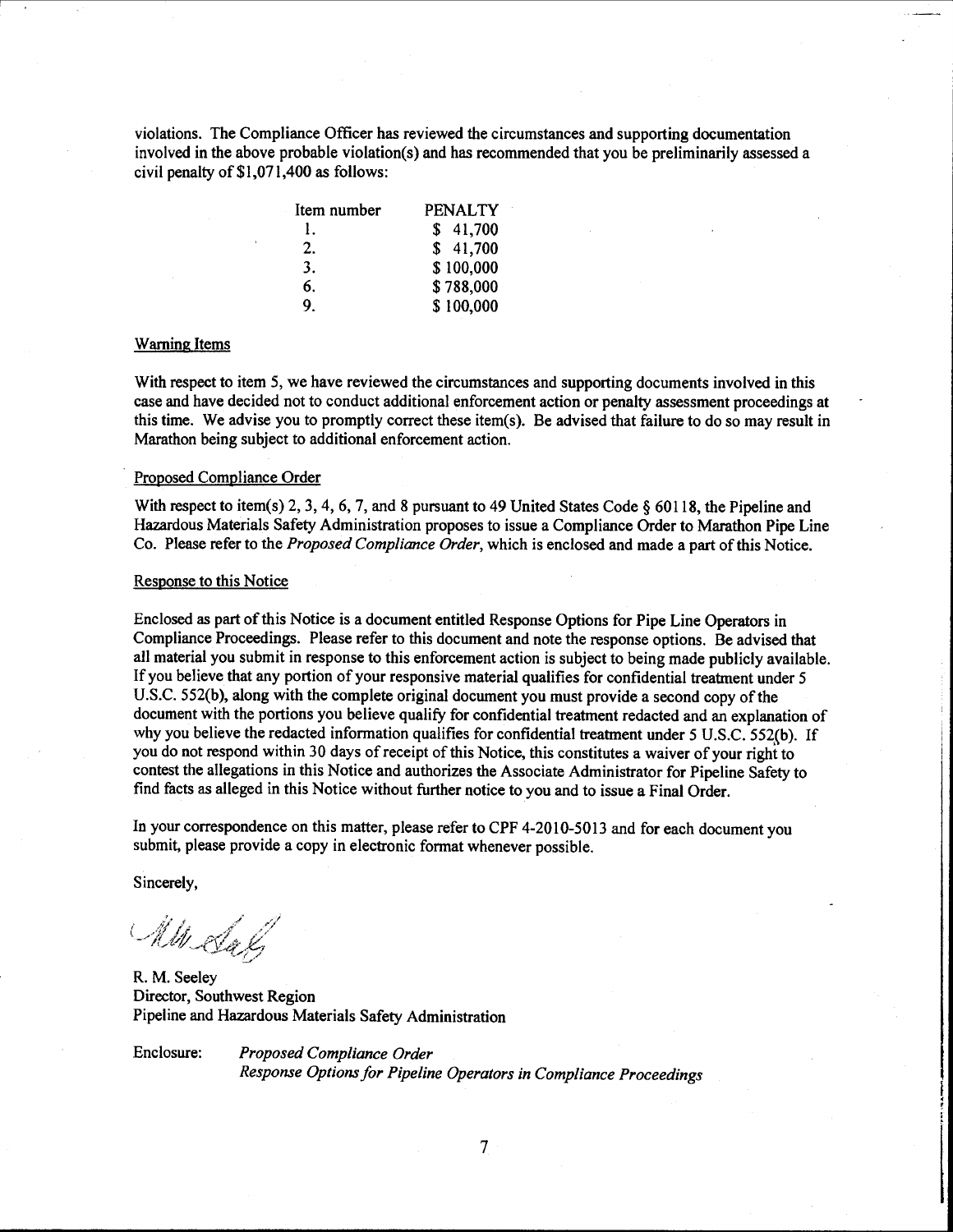# **PROPOSED COMPLIANCE ORDER**

Pursuant to 49 United States Code § 60118, the Pipeline and Hazardous Materials Safety Administration (PHMSA) proposes to issue to Marathon Pipe Line LLC (Marathon) a Compliance Order incorporating the following remedial requirements to ensure the compliance of Marathon with the Pipeline safety regulations:

- 1. In regard to Item Number 2 of the Notice pertaining to Marathon's failure to submit an accident reports on DOT Form 7000-1, or a facsimile to PHMSA within 30 days for a fire that occurred at St. James Station on January 8, 2006 and in the Martinsville, II area on November 13,2007, Marathon must submit this report within 90 days following receipt of the Final order.
- 2. In regards to Item Number 3 of the Notice, Marathon must identify deficiencies observed during the review of personnel performance in preparing and following Marathon's Standard MPLOPR007 "Commissioning, Decommissioning and/or Recommissioning Pipeline Systems (CDR)" procedure while executing the Drain Line Tie-in project, integrate the findings into its training program, and provide this training to its employees within 90 days following receipt of the Final Order.
- 3. In regards to Item Number 4 of the Notice, Marathon must prepare a procedure for the installation of mud plugs within 90 days following receipt of the Final Order.
- 4. In regards to Item Number 6, 7 and 8 of the Notice pertaining to Marathon's failure to include in its Operator Qualification Program the installation and operation of bentonite mud plugs as a vapor barrier to isolate hazardous vapors as a covered task(s) and provide appropriate qualification methodologies and training to ensure that individuals performing the covered task(s) have the necessary knowledge and skills to perform the task(s) in a manner that ensures the safe operation of pipeline facilities.
- 5. Submit the results of the Proposed Compliance Order item above to Mr. R. M. Seeley, Region Director, Southwest Region, Office of Pipeline Safety, Pipeline and Hazardous Materials Safety Administration, 8701 South Gessner, Suite 1110, Houston, TX 77074.
- 6. Marathon Pipe Line LLC shall maintain documentation of the safety improvement costs associated with fulfilling this Compliance Order and submit the total to Mr. R. M. Seeley, Director, Southwest Region, Pipeline and Hazardous Materials Safety Administration. Costs shall be reported in two categories: 1) total cost associated with preparation/revision of plans, procedures, studies and analyses, and 2) total cost associated with replacements, additions and other changes to Pipeline infrastructure.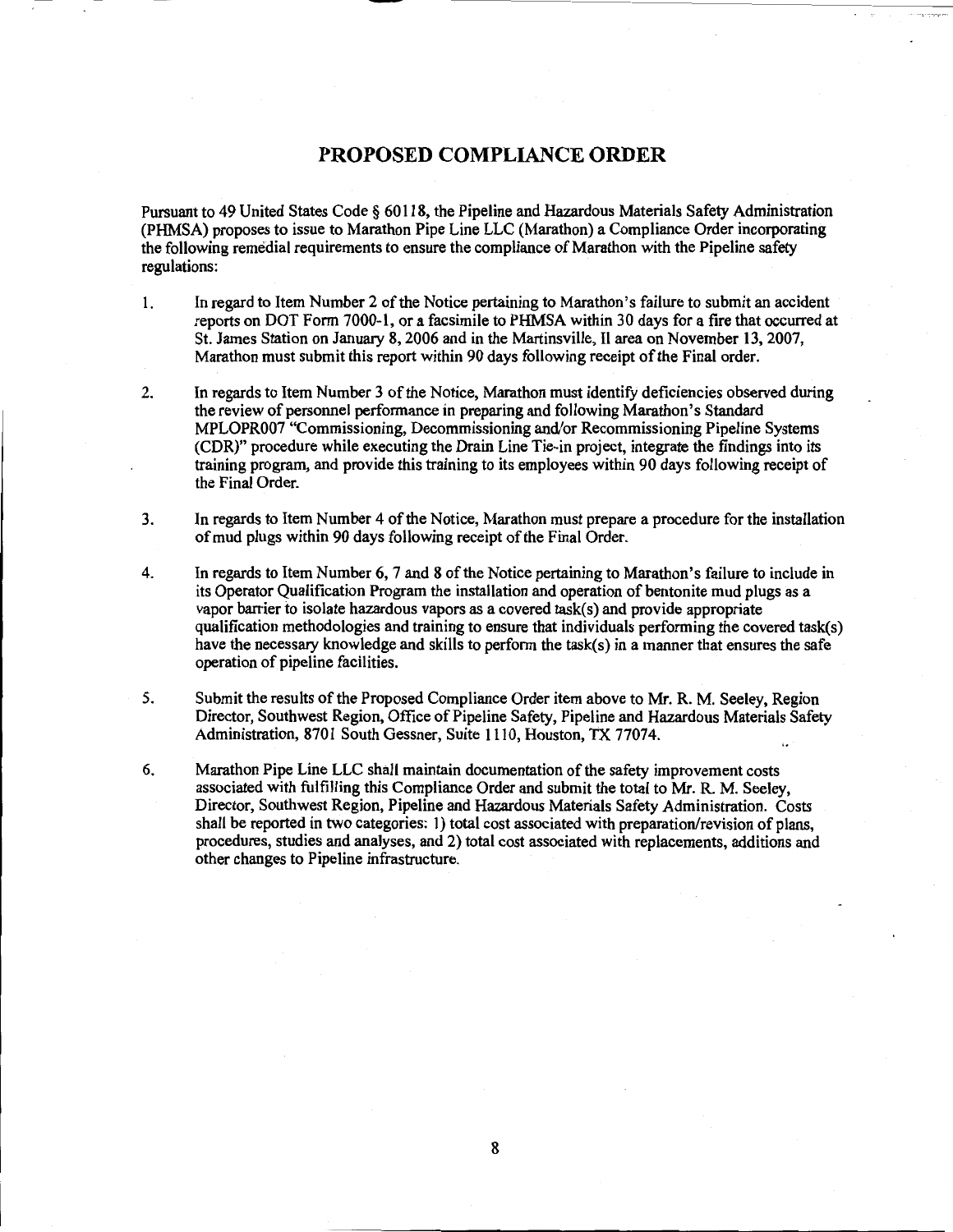# APPENDIX TWO PROJECT SCOPE OF WORK AND SCHEDULE

## DEVELOPMENT OF ENERGY ISOLATION GUIDANCE DOCUMENT AND TRAINING PROGRAM

### Introduction

Respondent will undertake and complete a Supplemental Safety and Environmental Project (Project) intended to reduce the probability of releases and the risk of fire during operations and maintenance activities involving the isolation of energy in the form of hazardous vapors and liquids. The Project seeks to accomplish this goal by reducing the likelihood that Marathon will experience future accidents similar to the one giving rise to this Agreement, by developing a set of practices for energy isolation that can benefit the industry generally, and by encouraging industry awareness of improved practices to protect life, property and the environment.

The Project will consist of four parts:

- (A) Energy Isolation Assessment and Improvement Study
	- (1) Assess energy isolation practices and procedures applied by U.S. hazardous liquid (petroleum) pipeline operators and by Respondent and develop energy isolation techniques that can enable industry improvement.
	- (2) Test mud plug installations to identify limitations and reliable installation practices.
- (B) Develop a comprehensive Energy Isolation Guidance Document.
- (C) Develop two Training Programs, one that will be provided to all affected Respondent employees and one that will be made available to the pipeline industry and the pipeline contractor industry.
- (D) Share the Energy Isolation Guidance Document and the Training Program within the pipeline industry and the pipeline contractor industry.

These four parts are more particularly described as follows:

## A. Energy Isolation Assessment and Improvement Study

The assessment of industry practices and procedures will be based upon a detailed review of policies and procedures solicited from a sampling of pipeline companies operating hazardous liquids (petroleum) pipelines, as well as from observation of Respondent field practices. Respondent or its contractor will solicit policies and procedures from at least 15 companies and exercise reasonable efforts to secure useful responses from at least 10. For purposes of such solicitations, the identities of the responding pipeline companies shall remain anonymous, and Respondent's contractor shall remove identifying information from documentation they submit.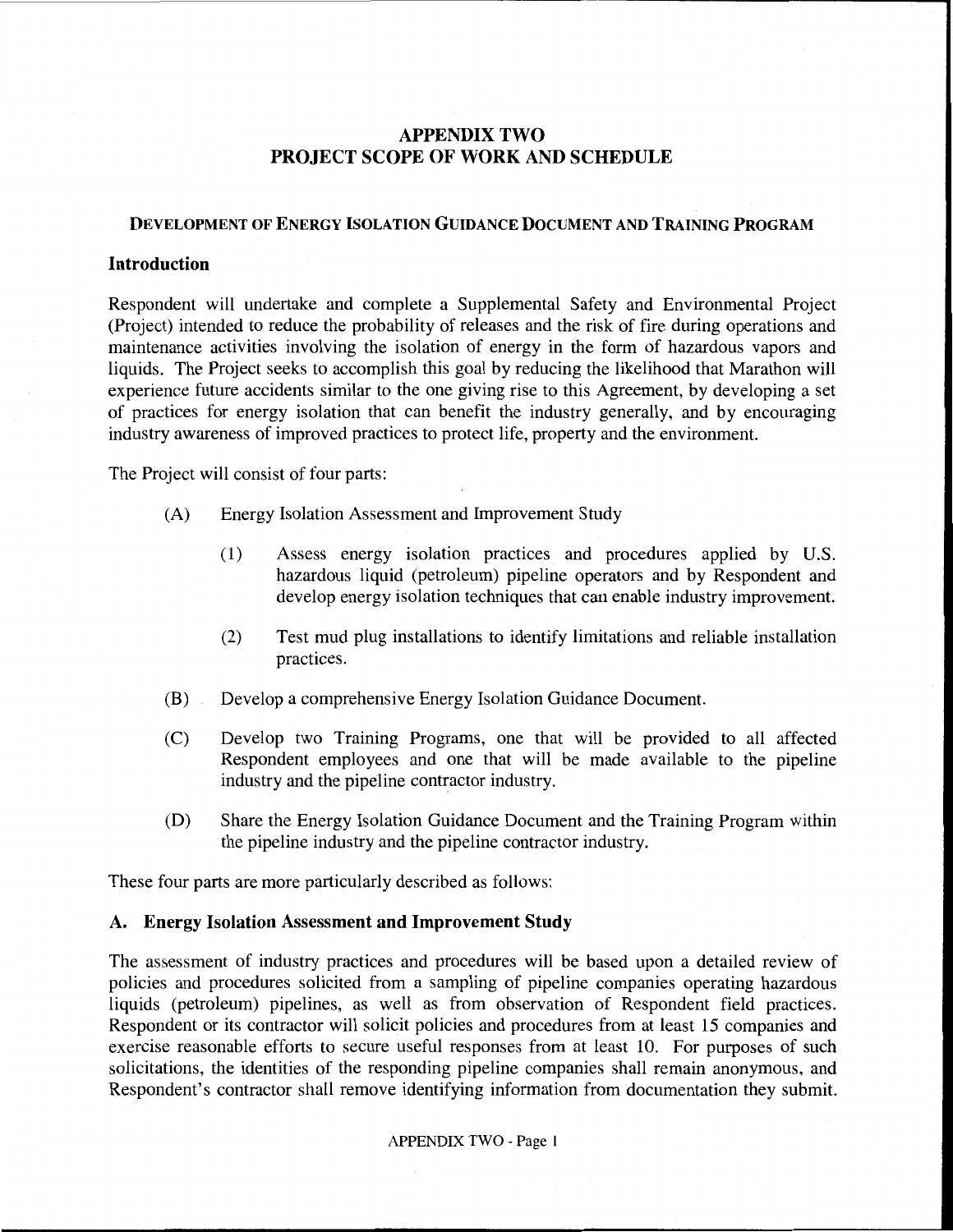The findings of the assessment will be compiled into a report. Mud plug effectiveness testing will involve a range of variables such as pipe size, temperature and humidity, along with determining optimum mud mix ratios.

### **B. Development of Guidance Document**

Based upon the findings of the foregoing assessment and testing, a comprehensive Energy Isolation Guidance Document will be developed that will present the findings of the assessment and testing and will present recommended guidance for appropriate application of energy isolation practices in various situations. The recommended guidance will be consistent with existing PHMSA requirements and relevant guidance documents. Marathon will submit the draft Guidance Document to the Director for review and approval before proceeding with Parts C and D of the Project. The Director will provide Respondent with a response within 30 days of submission of the draft Guidance Document.

Respondent shall contract with Baker Engineering and Risk Consultants, Inc. to execute the work described within BakerRisk Proposal No. P5009, Energy Isolation, dated June 22, 2011, for Parts A and B of the Project.

Project Cost Estimate: \$185,000-\$225,000

Project Schedule - Weeks from Start Date:

|           | Task                                                                       | <b>Weeks to Completion</b> |
|-----------|----------------------------------------------------------------------------|----------------------------|
| $\bullet$ | Conduct Detailed Review of Industry Standards,<br>Practices and Procedures | 12 weeks.                  |
|           | Assess Respondent Energy Isolation Standards and Procedures                | 12 weeks.                  |
|           | <b>Testing of Mud Plugs</b>                                                | 14 weeks.                  |
|           | Develop Paper on Single and Double Block and Bleed<br>Valve Isolation      | 12 weeks.                  |
|           | Develop Draft Comprehensive Energy Isolation Guidance Document             | 25 weeks.                  |
|           | Director Review and Approval of Guidance Document                          | 29 weeks.                  |

# **C. Development of Training Programs**

(1) Respondent will contract with SOS Video Communications to develop video presentations based upon the Energy Isolation Guidance Document as described within SOS Video Communications Proposal and Estimate, Project No. 43366, dated June 16, 2011.